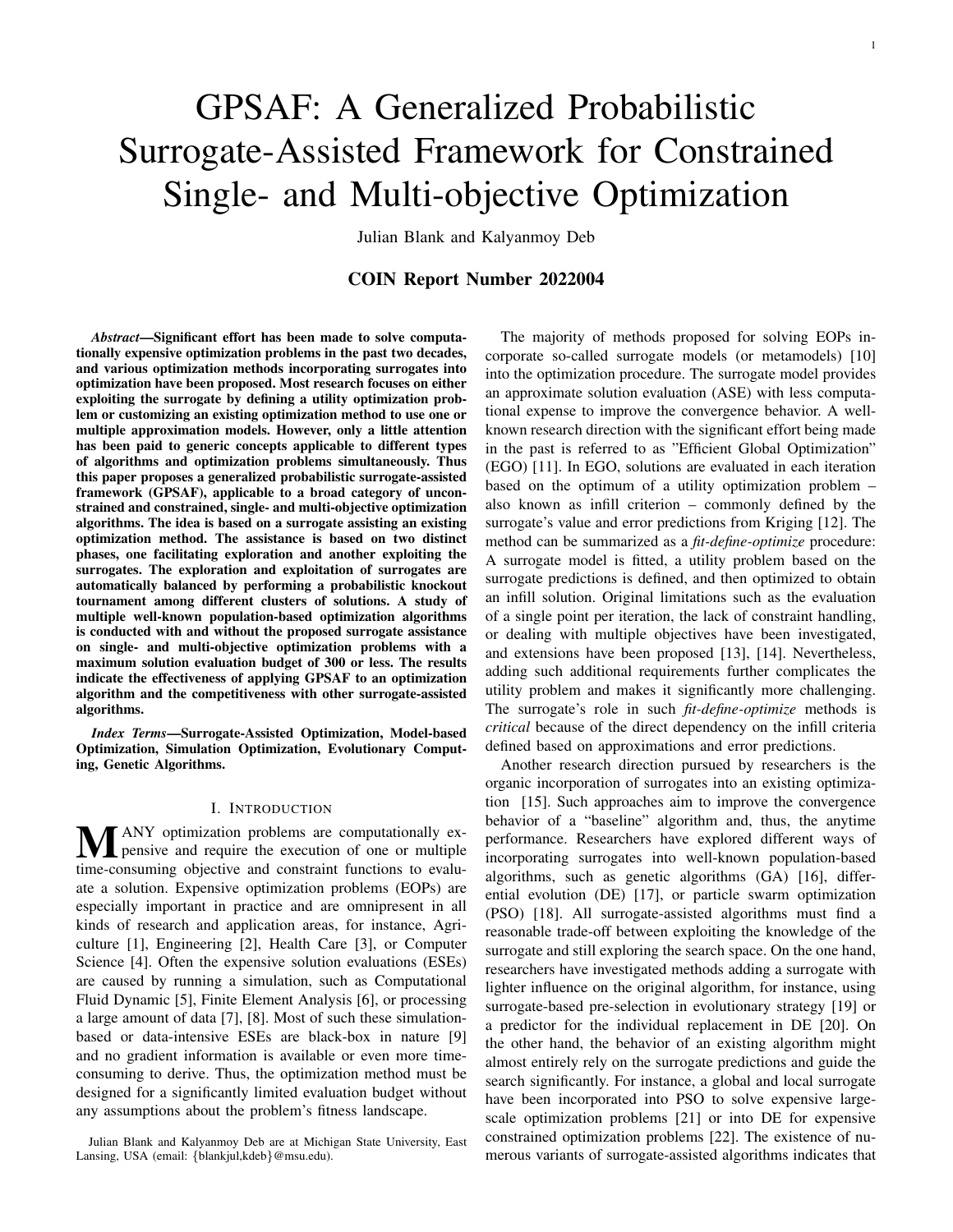

Fig. 1. Robustly Adding Surrogate-Assistance to Population-Based Algorithms (Illustration inspired from [16]).

many different ways of using surrogates during optimization method exist, but also that no best practice procedure has been established yet [23].

The need for more generalizable concepts in surrogateassisted optimization has been identified, and frameworks aiming to solve a broader category of optimization problems have been proposed [24], [25]. Existing frameworks provide a generic method for different problems types using the *fitdefine-optimize* strategy or by replacing locally optimized solutions (on ASEs) before their computationally expensive evaluation. One shortcoming of existing frameworks for solving EOPs is their design being primarily algorithm-dependent and their limitations to transferring it to different optimization methods. Thus, this matter shall be addressed in this paper by proposing a novel generalized probabilistic surrogateassisted framework (GPSAF), adding surrogate assistance to population-based algorithms. In contrast to other surrogateassisted algorithms that customize a *specific* algorithm, our goal is to provide a scheme to add surrogate assistance to a whole algorithm class. Figure  $1 -$  inspired from [16] – shows different problem types on the  $x$  and the efficiency of algorithms on the  $y$ -axis. Whereas specific algorithms can be customized and thus be a specialist for a specific problem type, this study considers algorithms that can solve a broad category of problem types and adds surrogate assistance to them. Even though specialized surrogate-assisted algorithms are likely to outperform a generic concept on a specific problem type, the merit of this study is its broad applicability. The main contributions of this paper can be summarized as follows:

- (i) We provide a categorization of existing surrogate-assisted algorithms regarding their surrogate usage. Methods are distinguished based on their surrogate's impact and importance during optimization and identify what has been less attention paid to in the past.
- (ii) We propose a framework that applies to all kinds of population-based optimization algorithms. The framework enables existing optimization methods designed for unconstrained or constrained, single or multi-objective optimization to become assisted by a surrogate. Intuitive hyper-parameters can control the surrogate's impact. A specific setting to even disable the surrogate usage entirely exists, which demonstrates the truly surrogate assistant behavior.
- (iii) We propose a novel way of dealing with surrogate

prediction error algorithmically. In contrast to existing surrogate-assisted methods, we are using the search pattern of the search of an algorithm on the surrogate instead of only using final solutions. The prediction error of the surrogates and the search space exploration is addressed using a probabilistic knockout tournament selection. The surrogate prediction error is incorporated into the tournament selection and reliably balances the exploitationexploration trade-off based on the surrogate's accuracy.

In the remainder of this paper, we first discuss related work of surrogate-assisted optimization and its challenges in Section II before proposing the generalized probabilistic surrogate-assisted framework (GPSAF) in Section III. A comparison of GPSAF and other state-of-the-art surrogate-based methods is provided in Section IV. Finally, conclusions are drawn, and future work is presented in Section V.

#### II. BACKGROUND

In this section, the brief overview of methods in the previous section shall be enriched with details, and surrogate-assisted algorithms are categorized regarding their surrogate incorporation.

Surrogate-assisted methods can be roughly put into one of the following categories based on the surrogate's involvement: aided, customized, centered, or once (see Figure 2). The latter describes the early development of optimization using an approximation model, fitted exactly once during optimization and never updated (once). Algorithms that perform an update of the surrogate can mostly depend on its predictions (centered) or use it as an assistant in an existing method to improve the convergence behavior (aided, customized). The surrogate's role and dependency on the algorithm's design are vital for generalization and, thus, shall be spent special attention to. Next, a thematic overview of these different types of surrogate involvements in an algorithm is given.

Especially in the early phase of surrogate-based optimization, the surrogate was fitted *only once* and optimized. Thus, the optimization's outcome entirely depends on the accuracy of the surrogate model, assuming an efficient optimizer is used to obtain the surrogate's optimum.

The limitation of fitting a surrogate only once has soon been overcome by a more adaptive approach known as EGO (Efficient Global Optimization) [11]. Kriging [12] is used as a surrogate and provides predictions as well as a measure of uncertainty for each point. The prediction and uncertainty

TABLE I CATEGORIZATION REGARDING THE SURROGATE'S ROLE IN AN OPTIMIZATION ALGORITHM.

| Category          | Algorithm / Study                                                                                                                        |
|-------------------|------------------------------------------------------------------------------------------------------------------------------------------|
| Aided             | MAES [19], SVC-DE [20]                                                                                                                   |
| <b>Customized</b> | MOEAD-EGO [26], K-RVEA [27], HSMEA [28],<br>CSEA [29], PAL-SAPSO [30], CAL-SAPSO [31]                                                    |
| <b>Centered</b>   | EGO [11], ParEGO [14], SMS-EGO [32], Max-<br>Min SAEA [33], SACOBRA [34], SABLA [35], GS-<br>MOMA [24], GSGA [25], MISO [36], GOSAC [37] |
| <b>Just Once</b>  | $[38]$ , $[39]$ , $[40]$                                                                                                                 |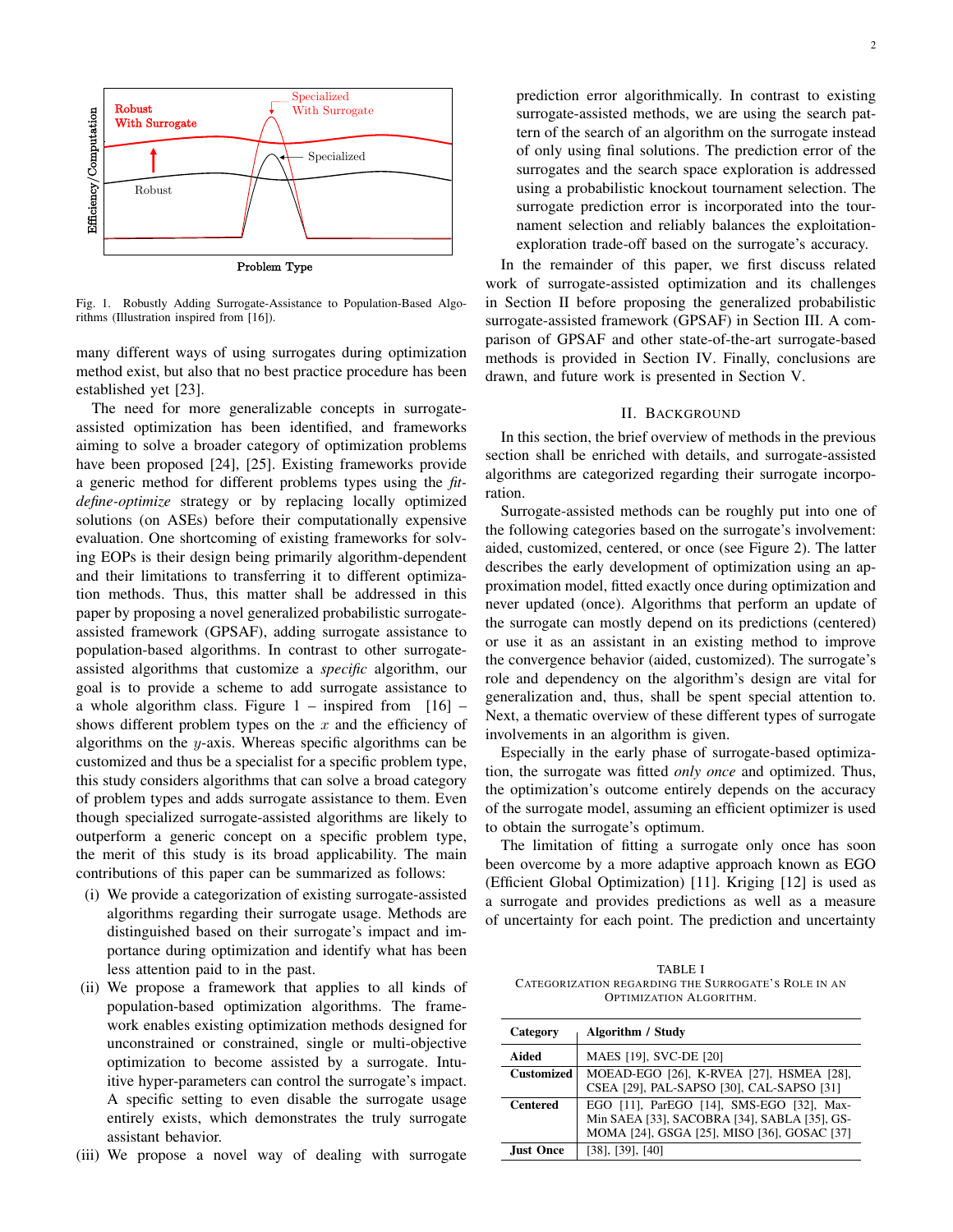

Fig. 2. Different Roles of Surrogates in the Design of an Algorithm.

together define the so-called acquisition function (or infill criterion), such as the expected improvement [11] or probability of improvement [41] aiming to balance exploitation and exploration simultaneously. The optimization of the acquisition function results in an infill solution, which is first evaluated and then added to the model. The procedure is repeated until a termination criterion is met. The limitation of finding only a single new solution in each iteration has been investigated thoroughly, and multi-point EGO approaches have been proposed [42], [43], [44]. Moreover, the concept has been generalized to solve multi-objective optimization problems by using decomposition [14], [26] or replacing the objective with a performance indicator based metric [32]. The idea has also been extended to handle constraints, which is especially important for solving real-world optimization problems [45]. Instead of using acquisition functions to address the surrogate's uncertainty, algorithms based on trust regions have been proposed. Inevitable, updating the trust-region radii becomes vital for the algorithm's performance [46]. Whereas original studies were limited to unconstrained single-objective optimization, the surrogate-assisted trust-region concept has been generalized to constrained and also multi-objective optimization [24], [25]. Apart from the approaches discussed above, the direct usage of surrogates in an algorithm has been explored in various areas, for instance, bi-level optimization [33], [35] or mixed-integer optimization [36]. All these approaches have in common that the algorithm has been designed with a strong dependency on the surrogate model. Thus, the surrogate's suitability and accuracy are critical for the optimization's success. Inaccurate surrogate predictions and error estimations, inevitably occurring in large-scale optimization problems, are known to be problematic [23].

In contrast to algorithms being designed based on surrogates, researchers have investigated surrogates' incorporation into existing optimization methods. Such approaches are also known as *surrogate-assisted* algorithms, emphasizing the surrogate's role as an assistant during optimization. In our categorization, surrogate-assisted algorithms are split up into two categories. On the one hand, algorithms can be aided by a surrogate where only minor changes of the original algorithm design are made; on the other hand, surrogate-customized methods where the algorithm has a significant impact on the algorithm's design. Because the judgment of *impact* is subjective, the transition between both categories is somewhat fluent.

terion is met. The limitation of evaluated on the EOP [19]. Moreover, instead of changing the The benefit of surrogate-aided algorithms is that with relatively minor modifications, a surrogate has been incorporated, and the performance has been improved [10]. One well-known approach is a pre-selection (or pre-filtering) which uses a surrogate to select a subset of solutions that usually would be behavior in a generation, surrogates have also been used across generations by switching between the expensive evaluation and surrogate predictions entirely for some iterations [15], [47]. Another example for a surrogate-influenced algorithm is modifying a memetic algorithm (genetic algorithm with local search) by executing the usually evaluation-intensive local search on the surrogate [48].

> Besides surrogate-assisted methods with relatively minor modifications of existing algorithms, optimization methods can be customized to incorporate surrogate usage. This let arise surrogate-assisted variants of well-known algorithms, such as lqCMAES [49] derived from CMAES [50], KRVEA [27] and HSMEA [28] based on RVEA [51], MOEAD-EGO [26] as an improvement of MOEAD [52], or CAL-PSO [31] based on PSO [18] to name a few. Each surrogate-assisted variant is in principle based on an algorithm originally developed for computationally more inexpensive optimization problems but customizes the default behavior, for instance, by one or multiple local or global surrogates, implementing a sophisticated selection after surrogate-based optimization.

> The increasing number of surrogate-assisted algorithms shows its importance and relevance in practice. Indisputably, approaches and ideas directly designed for and centered on one or multiple surrogates have their legitimacy but are somewhat tricky to use for newly proposed algorithms. The existence of many different surrogate-based algorithms also indicates the absence of a best practice procedure and the need for more generic methods. Thus, this study shall address this research gap and propose a surrogate-assisted framework of algorithms applicable to a broad category of optimization methods.

#### III. METHODOLOGY

One of the major challenges when proposing a generalized optimization framework is the number and strictness of assumptions being made. On the one hand, too many assumptions restrict the applicability; on the other hand, too few assumptions limit the usage of existing elements in algorithms.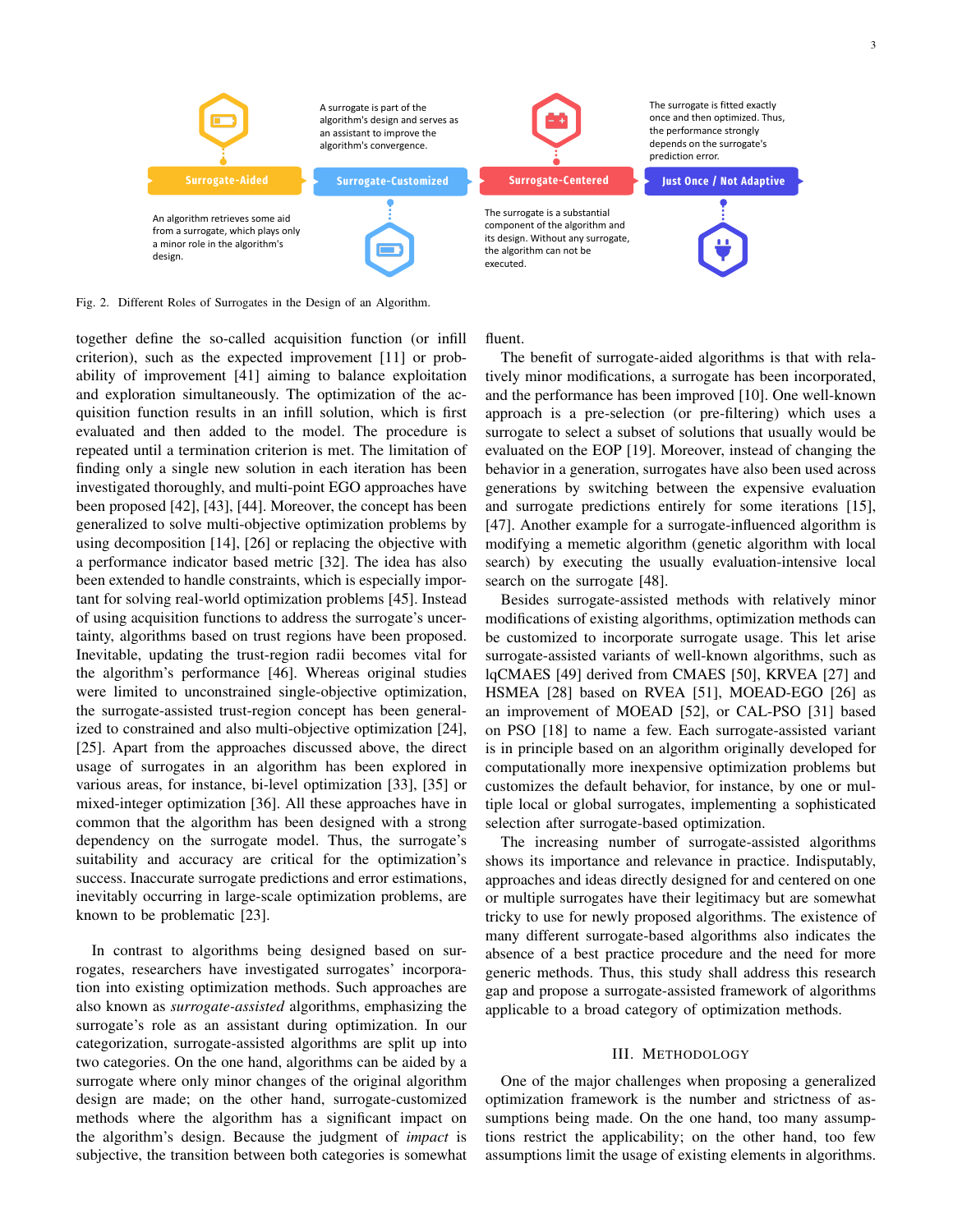|  |  | Algorithm 1: Infill-And-Advance Interface |  |
|--|--|-------------------------------------------|--|
|--|--|-------------------------------------------|--|

Input : Algorithm Φ 1 while  $\Phi$  has not terminated do 2  $\mid X \leftarrow \Phi \text{.infill}()$ 

```
3 \mid F, G \leftarrow \mathtt{evaluate}(X)4 \Phi.advance(X, F, G)
```
<sup>5</sup> end

In this study, we target any type of population-based algorithm with two phases in an iteration: the process of generating new solutions to be evaluated (infill) and a method processing evaluated infill solutions (advance). With these two methods, running an algorithm can be summarized by the pseudocode shown in Algorithm 1. Until the algorithm  $\Phi$  has been terminated, the *infill* method returns a set of new designs X to be evaluated. After obtaining the objective  $F$  and constraint  $G$ values for design, the algorithm is advanced by providing the evaluated solutions  $\{X, F, G\}$ . By looking at this interface, we further make two (weak) assumptions. First, we do not assume that  $X$  needs to be identical with the suggested designs from *infill* (Line 2 and 4), but can also be modified. Second, the *infill* method is non-deterministic, resulting in different designs  $X$  whenever called. Both assumptions can be considered weak because most population-based algorithms already fulfill them. So, how can existing optimization methods be described into *infill* and *advance* phases? Genetic algorithms (GAs) generate new solutions using evolutionary recombination-mutation operators and then process them using an environmental survival selection [16] operator; PSO methods create new solutions based on a particles' current velocity, personal best, and global best, and process the solutions using a replacement strategy [18]; CMAES samples new solutions from a normal distribution, which is then updated in each iteration [50]. Shown by well-known state-of-the-art algorithms following or being suitable to be implemented in this optimization method design pattern, this seems to be a reasonable assumption to be made for a generic framework. Moreover, it is worth noting that some researchers and practitioners also refer to the pattern as *ask-and-tell* interface.

However, how shall this interface now be utilized, and what role can surrogates play in improving the algorithm's performance? Precisely this is the subject of this article. Nevertheless, before moving on to the proposed framework, some more specifications of the surrogate usage are to be defined: First, the surrogate shall only be used as an assistant (in contrast to other methods where everything is developed centered around the surrogate). Second, the proposed method should be adaptive, allowing to decrease and increase the impact of surrogate usage and, if desired, even falling back to the original pseudo-code shown in Algorithm 1. Third, the surrogate prediction error needs to be addressed to ensure both exploitation and exploration. Altogether, the design goals are formulated to make the optimization framework and surrogate incorporation flexible. The proposed Generalized Probabilistic Surrogate-Assisted Framework (GPSAF) meets these goals by introducing two different phases: First, the  $\alpha$ -phase using the current state of algorithm  $\Phi$  introducing some surrogate

```
Algorithm 2: GPSAF: Generalized Probablistic Surrogate-
 Assisted Framework
   Input : Algorithm \Phi, Surrogate Tournament Pressure \alpha(> 1), Number of Simulated Iterations \beta (> 0),
             Replacement Probability Exponent \gamma, Maximum
             Number of Solution Evaluations SE^{(\text{max})}/* Sample Design of Experiments (DOE) */
 1 A \leftarrow \emptyset; P \leftarrow \emptyset; Q \leftarrow \emptyset; U \leftarrow \emptyset; e \leftarrow \emptyset2 A.X \leftarrow doe(); A.F, A.G \leftarrow evaluate(A.X)3 while size(A) < SE^{(max)} do
        /* Infill sols. from baseline algorithm */4 | P.X \leftarrow \Phi.infill()
        /* Estimate error - only initially
5 if e = \emptyset then e \leftarrow \text{estm\_error}(A.X, A.F, A.G);/* Surrogates for each obj. and constr. */6 S \leftarrow \texttt{fit}(A.X, A.F, A.G)7 | P.\hat{F}, P.\hat{G} \leftarrow S.predict(P.X)
        \forall Surrogate Influence (\alpha) */
 8 foreach k \leftarrow 2 to \alpha do
 9 \vert Q.X \leftarrow \Phi.infill()
10 \vert Q.F, Q.G \leftarrow S.predict(Q.X)
11 foreach j \leftarrow 1 to size(Q) do
12 | | if not dominates(P[j], Q[j]) then P[j] = Q[j];
13 end
14 end
        /* Surrogate Bias (\beta) */
15 \Phi' \leftarrow \text{copy}(\Phi)16 U \leftarrow \emptyset17 foreach k \leftarrow 1 to \beta do
18 \vert Q.k \leftarrow k
19 \vert Q.X \leftarrow \Phi'.infill()
20 | Q.F, Q.\hat{G} \leftarrow S.predict(Q.X)
21 foreach i \leftarrow 1 to size(Q) do
\begin{array}{c|c} 22 \ 23 \ 23 \end{array} \begin{array}{|c} i \leftarrow \text{closest}(P.X, \mathbb{Q}[j].X) \ \mathbb{U}[i] \leftarrow \mathbb{U}[i] \cup \mathbb{Q}[i] \end{array}U[i] \leftarrow U[i] \cup Q[j]24 end
\begin{bmatrix} 25 \end{bmatrix} \quad \quad \Phi'.\text{advance}(\texttt{Q.X}, \texttt{Q.F}, \texttt{Q.G})26 end
27 | V \leftarrow \text{list}()28 foreach j \leftarrow 1 to size(U) do
29 | V \leftarrow V \cup prob\_knockout\_tourn(U[j])30 end
         \forall Replacement (\gamma) \qquad \qquad \star /
31 foreach j \leftarrow 1 to size(P) do
32 \rho \leftarrow \texttt{repl\_prob}(U[j], U, \gamma)33 i if rand() \lt \rho then P[j] \leftarrow V[j]);
34 end
           Evaluate on ESE \star/35 P.F, P.G \leftarrow evaluate(P.X)
         /* Prepare next iteration of GPSAF */36 \Phi.advance(P.X, P.F, P.G)
37 e \leftarrow update_error(P.F, P.G, P.F, P.G)
38 A \leftarrow A \cup P39 end
```
influence. This pre-filtering phase uses a replacement strategy based on surrogate predictions; second, the  $\beta$ -phase continues to run algorithm Φ for *multiple* consecutive iterations on the surrogate resulting in a (convergence) search pattern. From the search pattern, solutions are selected by applying a probabilistic knockout tournament. The tournament incorporates the distribution of historical prediction errors by comparing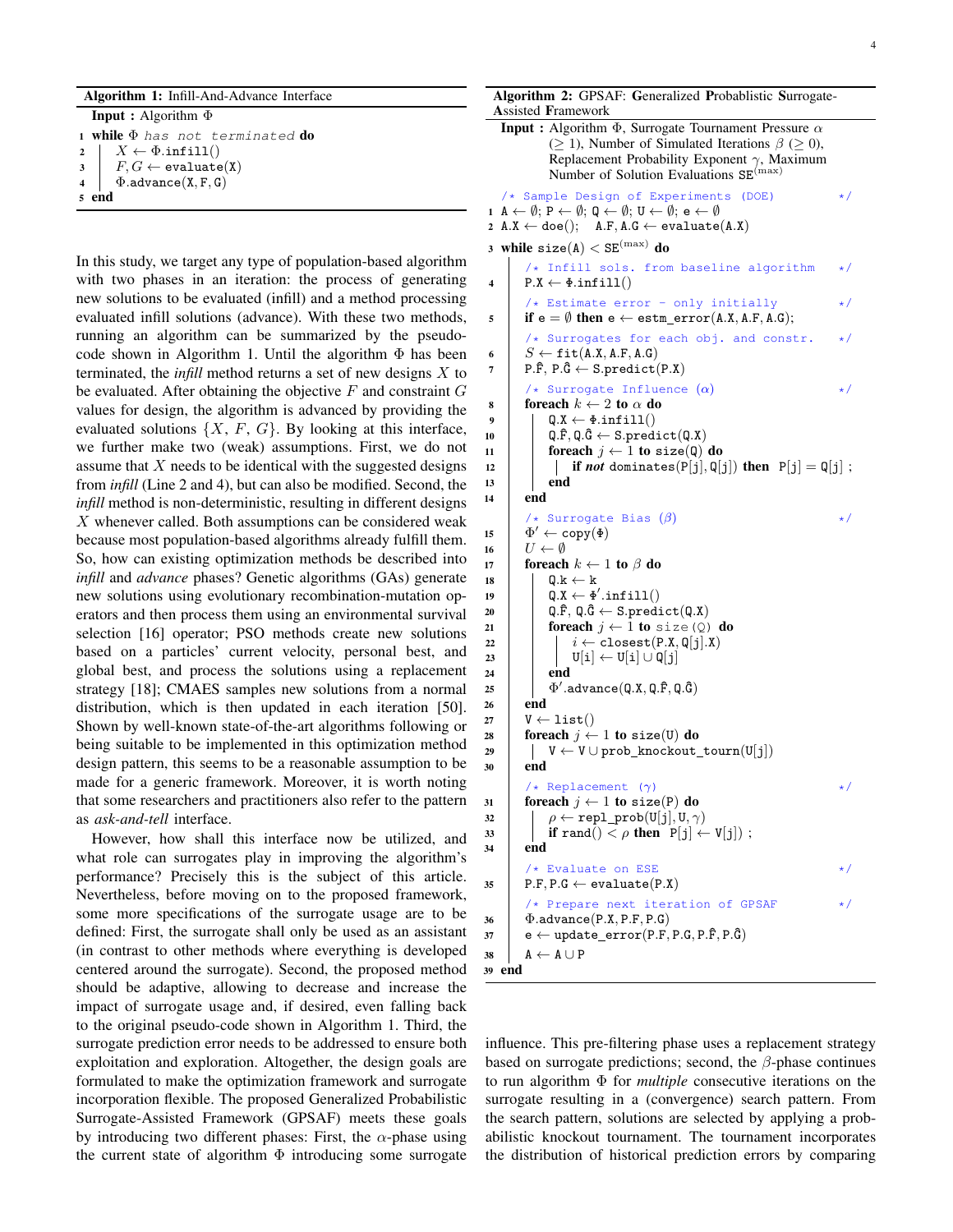solutions under noise to address the surrogate inaccuracies. The two phases and their control parameter allow configuring the surrogate usage, and the probabilistic knockout tournament serves as a self-adaptive mechanism to balance its exploitation and exploration.

#### *A. Generalized Probabilistic Surrogate-Assisted Framework*

Before describing the responsibilities and details of each of the phases, the outline of the algorithm shall be discussed (see Algorithm 2). Before any surrogate can be fit, a solution archive A is initialized by some design of experiments A.X are generated in a space-filling manner. A good spread of solutions is recommended to allow surrogates to capture the overall fitness landscape as accurately as possible. A.X is evaluated on the expensive solution evaluation (ESE) resulting in A.F and A.G (Line 2). Then, while the number of evaluations is less than the maximum solution evaluation budget  $SE<sup>(max)</sup>$ , infill solutions P.X are generated by calling the non-deterministic *infill* method of the baseline algorithm Φ. The default execution of algorithm  $\Phi$  would immediately evaluate P.X using ESE and directly feed the solutions back to the algorithm by executing Φ.advance(P.X, P.F, P.G) (Line 35 and 36). However, instead of doing so, GPSAF modifies  $P.X$  in a way to be influenced and biased by surrogates (Line 6 to 30) and advances the algorithm in the end of the iteration (Line 35 to 36). After having estimated the surrogate error and fitted the surrogates for objective and constraint functions, the  $\alpha$ -phase adds surrogate influence to P.X by replacing solutions being predicted to be better (Line 8 to 14). Thereafter, the  $\beta$ -phase runs algorithm  $\Phi$  for multiple generations (evaluations only on ASE) and assigns each solution to its closest P.X. For each of the resulting candidate solution pools  $U[i]$  assigned  $P[i]$ a probabilistic tournament determines the winning candidate (Line 15 to 30). Afterward, the replacement phase takes place where either the solution originating from the  $\alpha$ -phase P[j] is kept or replaced with U[j] from the  $\beta$ -phase (Line 31 to 34). The solutions set to P.X are evaluated, and the algorithm  $\Phi$ is advanced (Line 35 and 36). Finally, the prediction error is updated before starting the next iteration, and the newly evaluated solutions are added to archive A.

The overall outline of GPSAF shall provide an idea of where and when the  $\alpha$  and  $\beta$  phases take place and what role they play in modifying the infill solutions fed back to the algorithm. Next, each phase shall be explained and discussed in detail.

### *B. Surrogate Influence through Tournament Pressure (*α*)*

The first mechanism of GPSAF incorporates tournament pressure by utilizing the predictions of a surrogate as a referee. Tournament pressure is a well-known concept in evolutionary computation to introduce a bias towards more promising solutions [53]. Usually, its purpose is to introduce selection bias during mating to increase the chances of involvement of better-performing individuals. A specifically helpful control parameter is the number of competitors in each tournament to naturally increase or decrease the selection pressure.

Here, we borrow the tournament pressure mechanism to provide solutions with *surrogate* influence before their evaluation on the EOP. The surrogate predictions provide the



Fig. 3. Tournament selection with  $\alpha$  competitors to create a surrogateinfluenced infill solutions.

necessary ASEs to determine the winner of each tournament. The number of competitors  $\alpha$  in each tournament can control the amount of surrogate influence. In Figure 3 the surrogateassisted tournament selection with three competitors ( $\alpha = 3$ ) for four infill solutions  $(n = 4)$  is visualized. Initially, the algorithm's *infill* function is called three times to generate the solution sets  $X^{\alpha_1}$ ,  $X^{\alpha_2}$ , and  $X^{\alpha_3}$ . After evaluating each of the solution sets on the surrogate, a tournament takes place where  $\alpha$  solutions of the j-th infill solution set  $X^{\alpha_j}$  compete with each other. For instance, for the first tournament, the winner of  $X_1^{\alpha_1}$ ,  $X_2^{\alpha_1}$ , and  $X_3^{\alpha_1}$  is declared. The winner of each solution pool is determined as follows: if *all* solutions are infeasible, select the least infeasible solution; otherwise, select a non-dominated solution (break ties randomly). For both the constraint and objective values, only ASEs are used. By repeating the tournament  $n$  times and declaring the winners  $X_i$  where  $i \in (1, \ldots, n)$ , here  $X_1, X_2, X_3$ , and  $X_4$ , four surrogate-influenced solutions have been selected and the  $\alpha$ phase is completed.

It is worth noting that because the *infill* method calls of algorithm  $\Phi$  is non-deterministic and do not have any order, this can be implemented memory-friendly by a for loop as shown in Algorithm 2 (see Line 8 to 14). Generally, it shall also become apparent that setting  $\alpha = 1$  disables the tournament selection and serves as a fallback to the original algorithm. By involving the surrogate in the tournament selection ( $\alpha > 1$ ), the infill solutions P get a smaller or larger influence based on the number of competitors, which provides a natural inclusion of surrogate guidance.

# *C. Continue Optimization on Surrogate (*β*)*

After completing the  $\alpha$ -phase, the solution set P is already influenced by surrogates. But what are the limitations of the  $\alpha$ -phase, and why is there a necessity for a second one? Even though the *infill* method is called multiple times, the algorithm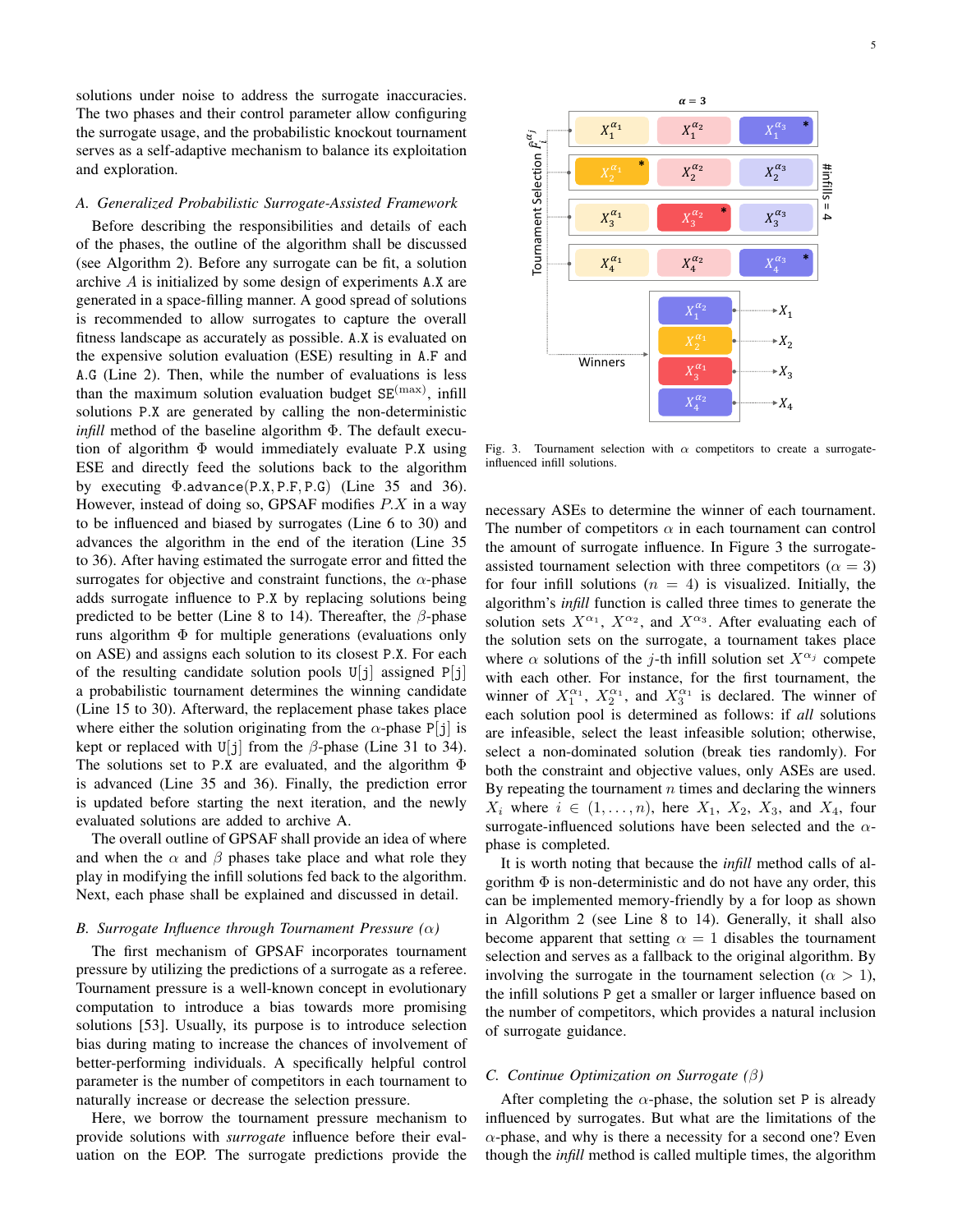| <b>Algorithm 3:</b> Probabilistic Knockout Tournament (PKT)                                                                                                                                                                                                                                                       |  |
|-------------------------------------------------------------------------------------------------------------------------------------------------------------------------------------------------------------------------------------------------------------------------------------------------------------------|--|
| <b>Input</b> : Solution Set $C$ , Prediction errors $e$ , Number of<br>winners $k$                                                                                                                                                                                                                                |  |
|                                                                                                                                                                                                                                                                                                                   |  |
| 1 $C^{(1)} \leftarrow \text{shuffle}(C)$                                                                                                                                                                                                                                                                          |  |
| $2\ t \leftarrow 1$                                                                                                                                                                                                                                                                                               |  |
| 3 while $ C^{(t)}  > k$ do                                                                                                                                                                                                                                                                                        |  |
|                                                                                                                                                                                                                                                                                                                   |  |
|                                                                                                                                                                                                                                                                                                                   |  |
| $\begin{array}{c c} \mathbf{1} & \mathbf{if} & \left  C^{(t)} \right  \text{ is odd then } C^{(t)} \leftarrow C^{(t)} \cup \texttt{rselect}(C^{(t)}, 1); \\ \mathbf{5} & C^{(t+1)} \leftarrow \emptyset & \\ \mathbf{6} & \texttt{forecast} \; i \leftarrow 1 \texttt{ to }  C^{(t)} /2 \texttt{ do} \end{array}$ |  |
| 7<br>8<br>$C^{(t+1)} \leftarrow C^{(t+1)} \cup w$<br>9<br>10<br>$t \leftarrow t+1$<br>10                                                                                                                                                                                                                          |  |
|                                                                                                                                                                                                                                                                                                                   |  |
|                                                                                                                                                                                                                                                                                                                   |  |
| $t \leftarrow t + 1$<br>10                                                                                                                                                                                                                                                                                        |  |
| 11 end                                                                                                                                                                                                                                                                                                            |  |
| 12 if $ C^{(t)}  < k$ then                                                                                                                                                                                                                                                                                        |  |
| 13 $C^{(t)} \leftarrow C^{(t)} \cup \text{rselect}(C^{(t-1)} \setminus C^{(t)},  C^{(t)}  - k)$                                                                                                                                                                                                                   |  |
| 14 end                                                                                                                                                                                                                                                                                                            |  |
| 15 return $C^{(t)}$                                                                                                                                                                                                                                                                                               |  |

is never *advanced* to the next iteration. Thus, it provides a *one step* look-ahead, which is not sufficient to find near-optimal solutions on the surrogate (which to some degree can be very useful for convergence). So, to further increase the surrogate's impact, the second phase looks  $\beta$  iterations into the future by calling infill *and* advance of the baseline algorithm repetitively. Whereas for a smaller  $\beta$ , the surrogates will be somewhat exploited, for a larger  $\beta$ , near-optimal solutions using ASEs will be found (similarly to optimizing the surrogate directly). However, it must be considered that ASEs have an underlying prediction error and can not be taken for granted. In GPSAF, the error is addressed by making not only use of the final solution set resulting from the  $\beta$  optimization runs but using the whole *search pattern*. The pattern is first divided into multiple clusters by assigning all solutions to their closest solution (in the design space) to each solution in P.X. Then, we use a so-called probabilistic knockout tournament (PKT) to select solutions from each cluster with the goal of selfadaptively exploiting surrogates. The goal is to use surrogates more when they provide accurate predictions but use them more carefully when they provide only rough estimations. Necessary for generalization, PKT also applies to problems with multiple objectives and constraints, often with varying complexities and surrogate errors to be considered.

Generally, we define PKT as a subset selection of  $k$ solutions from a set of solutions C by applying *pairwise* comparisons under noise as shown in Algorithm 3. Initially, the solution set  $C$  to select from is shuffled to randomize the matches (Line 1). If the current number of participants  $|C^{(t)}|$  is odd, a random solution is chosen to compete twice (Line 4). Each competition occurs under noise, based on the current prediction error of the surrogates. The noise is added to each objective and constraint independently before comparing the solutions. After adding the noise, the comparison is identical to the subset selection explained in Section III-B (feasibility, dominance, random tie break) with two competitors ( $\alpha = 2$ ). The winner of each round moves on to the next and is added to  $C^{(t+1)}$  (Line 8). Finally, if too many solutions have been eliminated, randomly choose some losers from the last round



Fig. 4. Continue Running the Algorithm for  $\beta$  Iteration on the Surrogate.

(Line 13). This results in a set of solutions of size  $k$  being returned as tournament winners under noise. The design of PKT applies to the most general case of constrained multiobjective optimization because the selection procedure can be reduced two a comparison of two solutions.

Back to the cluster-wise selection in the  $\beta$ -phase where PKT is executed with  $k = 1$  to obtain a winner for each solution set U<sub>j</sub>. An example with five iterations ( $\beta = 5$ ) and four infill solutions  $X_1, X_2, X_3$ , and  $X_4$  is illustrated in Figure 4. Calling the *infill* and *advance* function of the baseline algorithm results in five solution sets ( $\beta_1$  to  $\beta_5$ ) with four solutions each. The advancement of multiple iterations is based on ASEs. In each iteration, all solutions are directly assigned to the closest  $X_i$ solution from the  $\alpha$ -phase forming the cluster  $U_i$ . The cluster search pattern division is essential to preserve diversity. For each cluster, a winner  $V_i$  is declared by performing the PKT. For instance, in this example,  $X_1$  has four solutions in  $U_1$ where one from the fourth iteration  $\beta_4$  is finally selected. At the end of the  $\beta$ -phase, each cluster  $U_i$  has at most one solution  $V_i$  to be assigned to (some clusters may stay empty because no solutions are assigned to it).

The  $\beta$ -phase exploits the surrogates significantly more than the  $\alpha$ -phase by optimizing multiple iterations on the surrogates. In addition, mechanisms such as cluster-based search pattern selection help preserve diversity. Finally, it is worth noting that, analogously to the  $\alpha$ -phase, the surrogate assistance can be disabled by setting a specific configuration  $(\beta = 0)$ . Thus, GPSAF provides a fallback mechanism to the baseline optimization method without surrogate assistance (when  $\alpha = 1$  and  $\beta = 0$ ). Increasing one or the other will add more and more guidance through surrogate models. How the two phases, each resulting in a set of solutions, are now combined to find a trade-off between the more explorative first and more exploiting second phase shall be discussed next.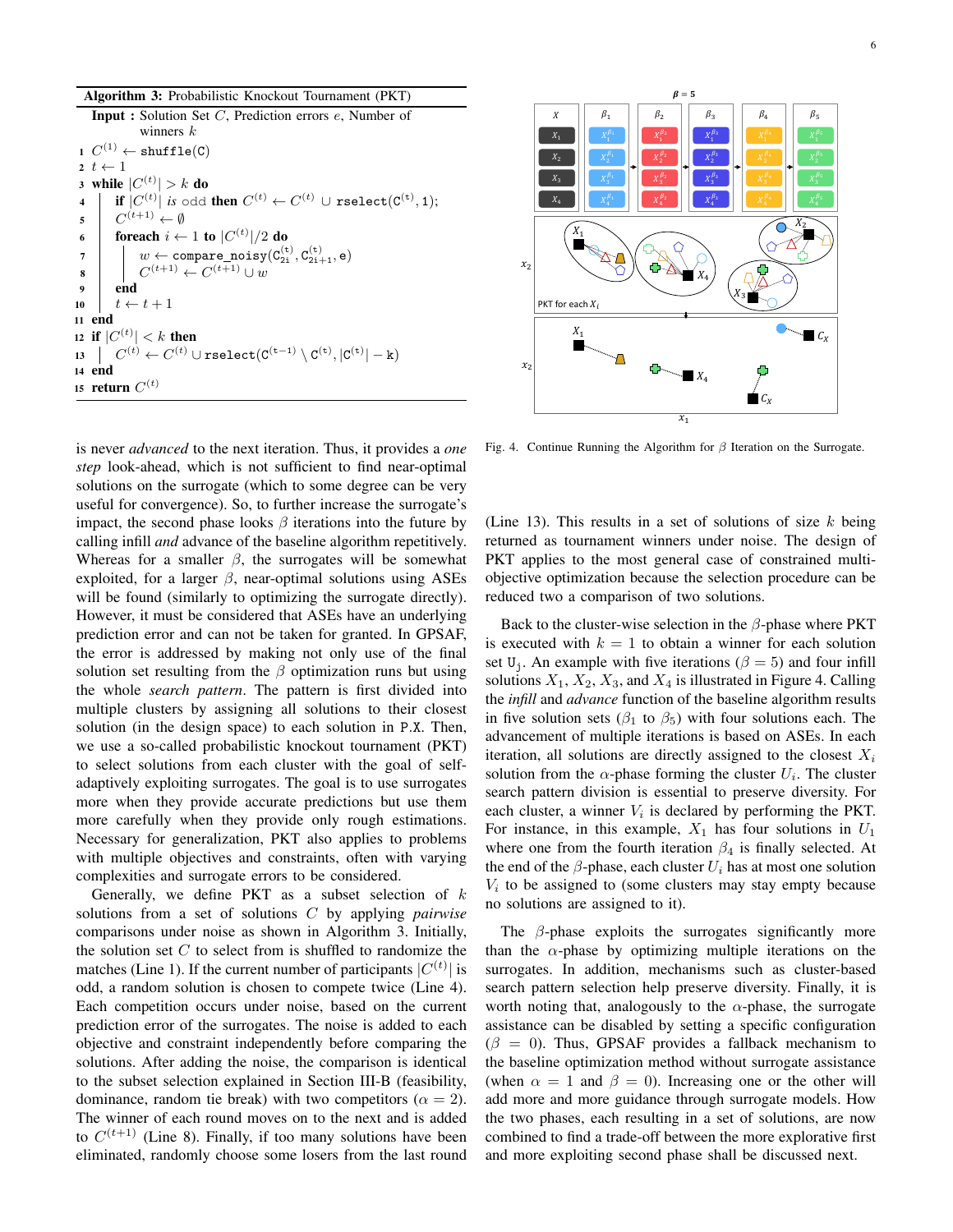# *D. Balancing the Exploration and Exploitation (*γ*)*

The  $\alpha$  and  $\beta$  phases are designed to add surrogate assistance to an algorithm. The  $\beta$  phase utilizes the search pattern on the surrogate and assigns solutions from the  $\alpha$ -phase. This means one can now choose to either stick to the more explorative  $\alpha$  or exploit the  $\beta$  solution. The most simple way of making this choice is by replacing the solution with probability  $\rho$ . However, in a pilot study addressing singleobjective optimization, it has been shown that a more dynamic selection strategy is beneficial [54].

A piece of particularly useful information for making this decision is the distribution of assigned solutions across clusters. The search pattern derived from surrogates with a highdensity area indicates a region of interest. Thus, we propose to set the replacement probability:

$$
\rho = \left(\frac{|U_j|}{\max_j |U_j|}\right)^{\gamma} \tag{1}
$$

The denominator  $\max_i |U_i|$  normalizes the number of assigned points with respect to the points in the current cluster  $|U_i|$ . The exponent  $\gamma$  can be used to control the importance of the distribution and was kept constant at  $\gamma = 0.5$ . The cluster with the highest density is always chosen from the  $\beta$ -phase because the nominator and denominator will be equal. This will necessarily be the case for baseline algorithms returning only one infill solution where a stronger surrogate bias is desirable. After the replacement, the solutions will finally be sent to the time-consuming solution evaluation.

#### *E. Surrogate Management*

Besides using surrogates in an algorithmic framework, some more words need to be said about the models themselves. First, one shall note that only the predictions of data points need to be provided by surrogates and no additional error estimation (the error estimates are kept track of by our method directly). Not requiring an error estimation does not limit the models to a specific type, unlike other surrogatebased algorithms. Second, each of the objective and constraint functions is modeled independently, known as *M1* in the surrogate usage taxonomy in [55]. Even though modeling all functions increases the algorithmic overhead, it prevents larger prediction errors through complexity aggregations of multiple functions. Third, a generic framework for optimizing computationally expensive functions requires a generic surrogate model implementation. Clearly, some model types are more suitable for some problems than others. Thus, to provide a more robust framework, each function is approximated with a set of surrogates, and the best one is finally chosen to be used. The surrogate types in this paper consist of the model types RBF [56] and Kriging [12], both initialized with different hyper-parameters (normalization, regressions, kernel). A prenormalization step referred to as PLOG [34] is attempted and selected if well-performing for constraint functions. Two metrics assess the performance of a model: First, Kendall Tau Distance [57] comparing the ranking of solutions being less sensitive to outliers with a large prediction error; second, the Maximum Absolute Error (MAE) to break any ties. The

value of MAE is also used as an error approximation when noise is added to individuals. The error estimation in the first iteration is based on k-fold cross-validation ( $k = 5$ ) to get a rough estimate of how well a surrogate can capture the function type. The performance metrics are updated in each iteration by taking all solutions seen so far as training and the newly evaluated solutions as a test set. Finally, a moving average of five iterations to avoid a smooth and more robust estimation provides the data for selecting the best surrogate and estimating the prediction error for each objective and constraint.

## IV. EXPERIMENTAL RESULTS

In this section, we present the performance of GPSAF applied to various population-based algorithms solving unconstrained and constrained, single- and multi-objective optimization problems. Proposing an optimization framework requires comparing a group of algorithms, which is not a trivial task itself. Benchmarking is further complicated when non-deterministic algorithms are compared, in which case not only a single but multiple runs need to be considered.

For a fair comparison of optimization methods across test problems and to measure the impact of GPSAF on a baseline algorithm, we use the following ranking-based procedure:

i. Statistical Domination: After collecting the data for each test problem and algorithm ( $A \in \Omega$ ) from multiple runs, we perform a pairwise comparison of performance indicators (PI) between all algorithms using the Wilcoxon Rank Sum Test ( $\alpha = 0.05$ ). The null-hypothesis  $H_0$  is that no significant difference exists, whereas the alternative hypothesis is that the performance indicator of the first algorithm  $(PI(A))$  is smaller than the one of the second one ( $PI(\mathcal{B})$ ) The PI is for single-objective optimization the gap to the optimum (if known) or the best function value found. For multi-objective optimization IGD [58] (if optimum is known) or Hypervolume [59] is used.

$$
\phi(\mathcal{A}, \mathcal{B}) = \text{RANKSUM}(\text{PI}(\mathcal{B}), \text{PI}(\mathcal{A}), \text{alt} = \text{'less}'),
$$
\n(2)

where the function  $\phi(A, B)$  returns zero if the null hypothesis is accepted or a one if it is rejected.

ii. Number of Dominations: The performance  $P(A)$  of algorithm  $A$  is then determined by the number of methods that are dominating it:

$$
P(\mathcal{A}) = \sum_{\substack{\mathcal{B} \in \Omega \\ \mathcal{A} \neq \mathcal{B}}} \phi(\mathcal{B}, \mathcal{A})
$$
(3)

This results in a domination number  $P(A)$  for each method, which is zero if no other algorithm does not outperform it.

iii. Ranking: Finally, we sort the methods by their  $P(A)$ . This may result in a partial ordering with multiple algorithms with the same  $P(A)$  values. In order to keep the overall sum of ranks equal, we assign their average ranks in case of ties. For instance, let us assume five optimizations methods A, B, C, D, and E: algorithm A outperforms all others; between the performances of B,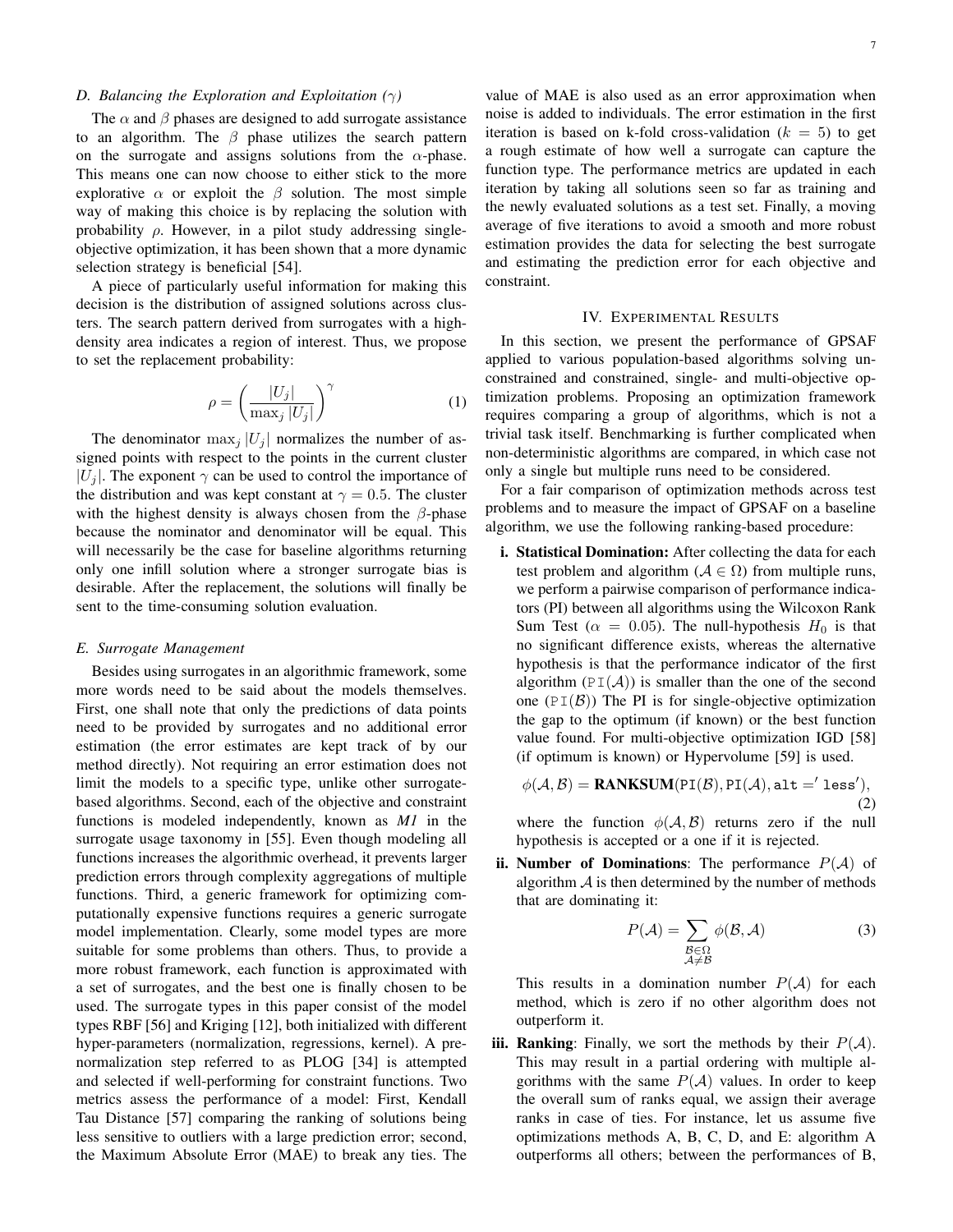TABLE II

A COMPARISON OF DE, GA, PSO, AND CMAES WITH THEIR GPSAF VARIANTS ON UNCONSTRAINED SINGLE-OBJECTIVE PROBLEMS WITH FOUR OTHER SURROGATE-ASSISTED ALGORITHMS. THE RANK OF THE BEST PERFORMING ALGORITHM IN EACH GROUP IS SHOWN IN BOLD. THE OVERALL BEST PERFORMING ALGORITHM FOR EACH PROBLEM IS HIGHLIGHTED WITH A GRAY SHADE.

| Problem         | DE    | GPSAF-<br>DE | GA    | GPSAF-<br>GA | <b>PSO</b> | GPSAF-<br><b>PSO</b> | <b>CMAES</b> | GPSAF-<br><b>CMAES</b> | <b>SACOSO</b> | SACC-<br>EAM-II | SADESammon | SAMSO  |
|-----------------|-------|--------------|-------|--------------|------------|----------------------|--------------|------------------------|---------------|-----------------|------------|--------|
| f01             | 11.0  | 4.0          | 7.5   | 2.5          | 5.5        | 1.0                  | 5.5          | 2.5                    | 7.5           | 9.5             | 12.0       | 9.5    |
| f <sub>02</sub> | 10.0  | 4.0          | 4.0   | 1.0          | 4.0        | 2.0                  | 7.5          | 6.0                    | 12.0          | 7.5             | 10.0       | 10.0   |
| f03             | 8.5   | 3.0          | 5.0   | 1.5          | 7.0        | 1.5                  | 8.5          | 5.0                    | 10.0          | 5.0             | 11.5       | 11.5   |
| f04             | 8.5   | 4.0          | 4.0   | 2.0          | 4.0        | 1.0                  | 6.5          | 6.5                    | 10.0          | 8.5             | 11.0       | 12.0   |
| f05             | 5.5   | 1.0          | 7.5   | 3.0          | 5.5        | 2.0                  | 7.5          | 4.0                    | 11.0          | 9.5             | 9.5        | 12.0   |
| f06             | 7.0   | 7.0          | 2.0   | 2.0          | 4.5        | 4.5                  | 9.0          | 2.0                    | 10.0          | 7.0             | 11.0       | 12.0   |
| f07             | 9.5   | 5.5          | 5.5   | 2.0          | 5.5        | 2.0                  | 5.5          | 2.0                    | 9.5           | 8.0             | 11.0       | 12.0   |
| f <sub>08</sub> | 8.0   | 6.0          | 8.0   | 2.0          | 5.0        | 2.0                  | 4.0          | 2.0                    | 10.0          | 8.0             | 11.0       | 12.0   |
| f09             | 10.0  | 3.5          | 8.0   | 3.5          | 3.5        | 3.5                  | 7.0          | 3.5                    | 3.5           | 9.0             | 11.5       | 11.5   |
| f10             | 10.5  | 5.5          | 5.5   | 1.5          | 5.5        | 1.5                  | 5.5          | 5.5                    | 10.5          | 5.5             | 10.5       | 10.5   |
| f11             | 10.5  | 3.5          | 7.0   | 1.5          | 7.0        | 3.5                  | 7.0          | 7.0                    | 10.5          | 1.5             | 12.0       | 7.0    |
| f12             | 2.5   | 6.5          | 6.5   | 6.5          | 2.5        | 2.5                  | 2.5          | 6.5                    | 10.0          | 9.0             | 11.0       | 12.0   |
| f13             | 7.5   | 5.0          | 7.5   | 2.5          | 5.0        | 1.0                  | 5.0          | 2.5                    | 10.0          | 9.0             | 11.0       | 12.0   |
| f14             | 9.5   | 5.0          | 7.5   | 2.0          | 5.0        | 2.0                  | 5.0          | 2.0                    | 9.5           | 7.5             | 11.0       | 12.0   |
| f15             | 10.0  | 3.5          | 6.5   | 1.5          | 6.5        | 1.5                  | 6.5          | 3.5                    | 9.0           | 6.5             | 11.0       | 12.0   |
| f16             | 9.0   | 6.0          | 6.0   | 2.0          | 9.0        | 2.0                  | 4.0          | 2.0                    | 11.5          | 6.0             | 11.5       | 9.0    |
| f17             | 9.5   | 5.0          | 7.0   | 3.0          | 7.0        | 3.0                  | 3.0          | 1.0                    | 11.0          | 7.0             | 9.5        | 12.0   |
| f18             | 9.5   | 4.0          | 6.0   | 2.0          | 6.0        | 2.0                  | 6.0          | 2.0                    | 9.5           | 8.0             | 11.0       | 12.0   |
| f19             | 11.0  | 5.0          | 10.0  | 1.0          | 5.0        | 5.0                  | 8.5          | 5.0                    | 5.0           | 2.0             | 8.5        | 12.0   |
| f20             | 9.5   | 2.5          | 7.0   | 2.5          | 2.5        | 2.5                  | 5.5          | 5.5                    | 9.5           | 8.0             | 11.5       | 11.5   |
| f21             | 8.5   | 7.0          | 3.5   | 3.5          | 3.5        | 3.5                  | 3.5          | 3.5                    | 10.0          | 8.5             | 11.5       | 11.5   |
| f22             | 9.5   | 6.0          | 6.0   | 2.5          | 6.0        | 2.5                  | 2.5          | 2.5                    | 9.5           | 8.0             | 11.0       | 12.0   |
| f23             | 10.0  | 5.5          | 5.5   | 1.5          | 5.5        | 5.5                  | 11.0         | 12.0                   | 9.0           | 1.5             | 5.5        | 5.5    |
| f24             | 10.0  | 2.0          | 8.0   | 2.0          | 4.0        | 2.0                  | 8.0          | 5.5                    | 8.0           | 5.5             | 11.0       | 12.0   |
| Total           | 8.958 | 4.583        | 6.292 | 2.292        | 5.188      | 2.479                | 6.021        | 4.146                  | 9.417         | 6.896           | 10.667     | 11.062 |

C, and D, no significant difference exists; E performs the worst. In this case, method A gets rank 1, the group of methods B, C, and D, rank  $(2 + 3 + 4)/3 = 9/3 = 3$ , and E rank 5. Averaging the ranks for ties penalizes an optimization method for being dominated by the same amount of algorithms as others and keeps the rank sum for each problem the same.

This conveniently provides a ranking for each test problem. To evaluate the performance of a method on a test suite, we finally average the ranks across problems. If an algorithm fails to solve a specific problem for all runs, it gets the maximum rank and becomes the worst performing algorithm. Otherwise, all failing runs will be ignored (this has only rarely happened for a competitor algorithm to compare with). The ranks shall be used to compare the performances of methods in this manuscript, the values of the performance indicators for the methods on all test problems can be found in the Supplementary Document. Each algorithm has been executed 11 times on each test problem. If not explicitly mentioned in the specific experiment, the total number of solution evaluations has been set to  $SE^{(\text{max})} = 300$ . For some simpler constrained problems, even fewer evaluations have been used. A relatively limited evaluation budget also means that more complicated problems might not be solved (near) optimally. However, a comparison of how well an algorithm has performed shall imitate the situation researchers face in practice. If the number of variables is not fixed, the number of variables is fixed to 10. The results are presented in ranking tables where the overall best performing algorithm(s) are highlighted with a gray cell background for each rankingbased comparison for a test problem. The best-performing ones in a group are shown in bold.

Moreover, some more details about our implementation shall be said. For the baseline algorithms, we use implementations of population-based algorithms available in the wellknown multi-objective optimization framework pymoo<sup>1</sup> [60] developed in Python. For all methods, the default parameters provided by the framework are kept unmodified, except the population size  $(=20)$  and the number of offsprings  $(=10)$  to create a more greedy implementation of the methods. The surrogate implementation of Kriging is based on a Python clone<sup>2</sup> of DACEFit [61] originally implemented in Matlab. The RBF models are a re-implementation based on [34]. The hyper-parameters of GPSAF were determined through numerous empirical experiments during the algorithm development. A reasonable and well-performing configuration given by  $\alpha = 30$ ,  $\beta = 5$ , and  $\gamma = 0.5$  is fixed throughout all experiments.

## *A. (Unconstrained) Single-objective Optimization*

The first experiment investigates the capabilities of GPSAF for improving the performance of existing algorithms on unconstrained single-objective problems. We use the BBOB test problems (24 functions in total) available in the COCOplatform [62] which is a widely used test suite with a variety of more and less complex problems. Four well-known population-based optimization methods, DE [63], GA [16], PSO [18], and CMAES [50] serve as baseline optimization

 $<sup>1</sup>$ http://pymoo.org (Version 0.5.0)</sup>

<sup>2</sup>https://pypi.org/project/pydacefit/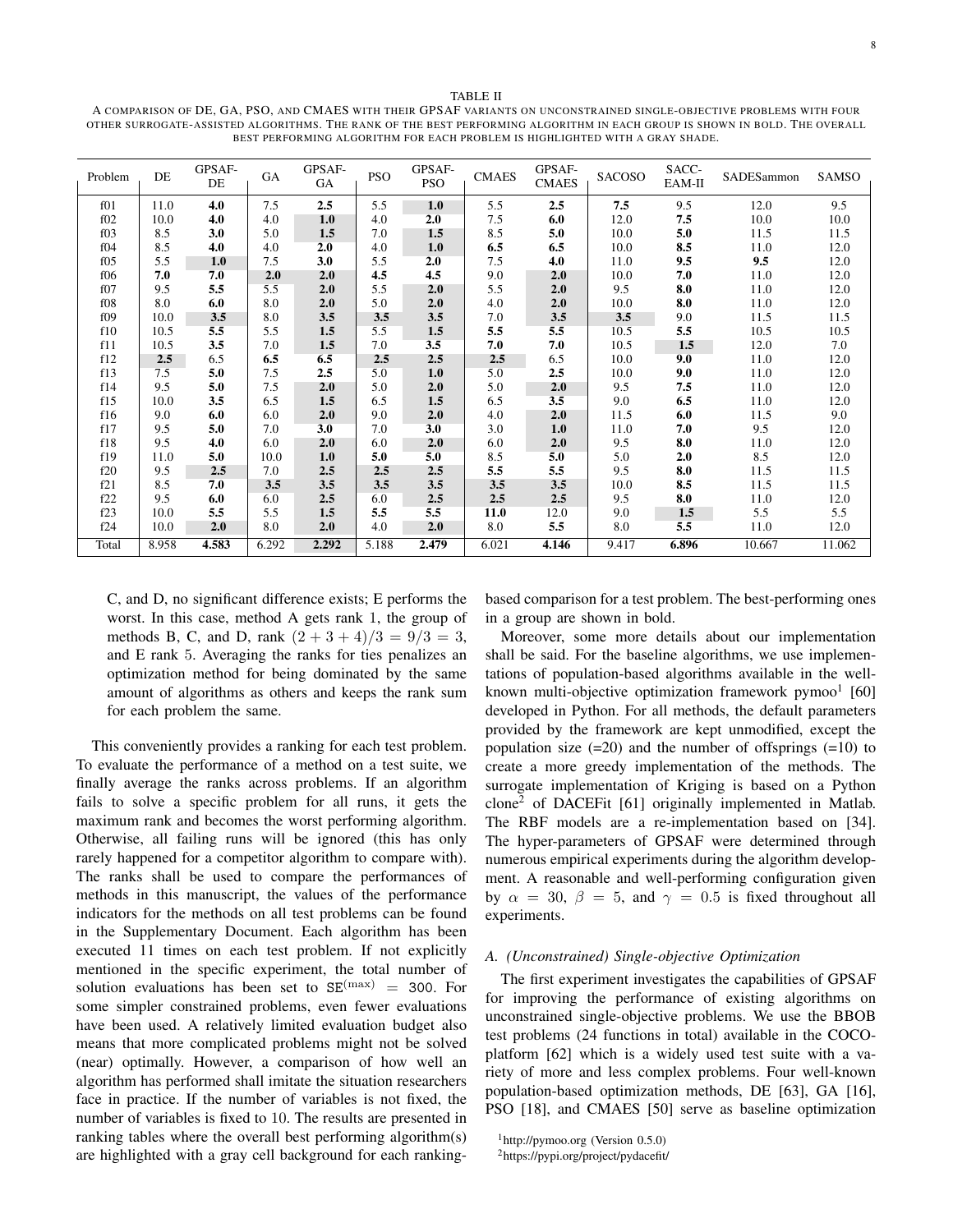TABLE III A COMPARISON OF DE, GA, PSO, AND ISRES WITH THEIR GPSAF VARIANTS, ON CONSTRAINED SINGLE-OBJECTIVE PROBLEMS WITH SACOBRA – THE CURRENT STATE-OF-ART ALGORITHMS FOR CONSTRAINED OPTIMIZATION.

| Problem         | $SE^{(\max)}$ | DE    | GPSAF-<br>DE | <b>GA</b> | GPSAF-<br>GA | <b>PSO</b> | GPSAF-<br><b>PSO</b> | GPSAF-<br><b>ISRES</b> | <b>SACOBRA</b> |
|-----------------|---------------|-------|--------------|-----------|--------------|------------|----------------------|------------------------|----------------|
| G1              | 75            | 5.5   | 3.5          | 7.5       | 3.5          | 7.5        | 5.5                  | 1.0                    | 2.0            |
| G <sub>2</sub>  | 300           | 3.5   | 7.0          | 1.0       | 3.5          | 6.0        | 3.5                  | 8.0                    | 3.5            |
| G4              | 75            | 6.5   | 3.5          | 6.5       | 5.0          | 8.0        | 3.5                  | 1.5                    | 1.5            |
| G6              | 75            | 7.0   | 4.0          | 7.0       | 4.0          | 7.0        | 4.0                  | 1.5                    | 1.5            |
| G7              | 75            | 7.0   | 4.0          | 7.0       | 4.0          | 7.0        | 4.0                  | 2.0                    | 1.0            |
| G8              | 100           | 7.0   | 4.5          | 7.0       | 4.5          | 7.0        | 3.0                  | 1.0                    | 2.0            |
| G9              | 300           | 7.0   | 4.5          | 7.0       | 2.5          | 4.5        | 2.5                  | 7.0                    | 1.0            |
| G10             | 300           | 8.0   | 3.5          | 6.5       | 3.5          | 6.5        | 3.5                  | 3.5                    | 1.0            |
| G11             | 300           | 7.0   | 2.5          | 5.5       | 2.5          | 5.5        | 2.5                  | 2.5                    | 8.0            |
| G12             | 300           | 6.0   | 4.5          | 8.0       | 4.5          | 7.0        | 3.0                  | 1.5                    | 1.5            |
| G16             | 300           | 5.5   | 2.5          | 5.5       | 8.0          | 7.0        | 2.5                  | 2.5                    | 2.5            |
| G18             | 300           | 7.0   | 3.5          | 7.0       | 3.5          | 7.0        | 3.5                  | 3.5                    | 1.0            |
| G19             | 300           | 7.5   | 2.0          | 6.0       | 2.0          | 7.5        | 2.0                  | 5.0                    | 4.0            |
| G <sub>24</sub> | 300           | 7.5   | 4.5          | 7.5       | 4.5          | 6.0        | 2.0                  | 2.0                    | 2.0            |
| Total           |               | 6.571 | 3.857        | 6.357     | 3.964        | 6.679      | 3.214                | 3.036                  | 2.321          |

algorithms and their GPSAF variants provide a surrogateassisted version. The results are compared with four other surrogate-assisted algorithms, SACOSO [22], SACC-EAM-II [64], SADESammon [65], SAMSO [66] available in the PlatEMO [67] framework. The rankings from the experiment are shown in Table II. First, one can note that GPSAF outperforms the other four existing surrogate-assisted algorithms. One possible reason for the significant difference could be their development for a different type of test suite (for instance, problems with a larger number of variables). In this test suite, some problems are rather complicated, and exploiting the surrogate too much will cause to be easily trapped in local optima. Also, we contribute the efficiency of GPSAF to the significant effort for finding the most suitable surrogate. The order of relative rank improvement is given by GA  $(6.292/2.292 = 2.7452)$ , PSO  $(2.0927)$ , DE  $(1.9546)$ , and for CMAES (1.4522). Besides GPSAF-GA having the biggest relative rank improvement, it also is the overall best performing algorithm in this experiment, closely followed by GPSAF-CMAES. Altogether, a significant and quite remarkable improvement is achieved by applying GPSAF for (unconstrained) single-objective optimization.

# *B. Constrained Single-objective Optimization*

Rarely are optimization problems unconstrained in practice. Thus, especially for surrogate-assisted methods aiming to solve computationally expensive real-world problems, the capability of dealing with constraints is essential. The socalled G-problems or G-function benchmark [68], [69] was proposed to develop optimization algorithms dealing with different kinds of constraints regarding the type (equality and inequality), amount, complexity, and result in feasible and infeasible search space. The original 13 test functions were extended in a CEC competition in 2006 [70] to 24 constrained single-objective test problems [71]. In this study, G problems with only inequality constraints (and no equality constraints) are used. Besides the GPSAF variants of DE and GA, improved stochastic ranking evolutionary strategy (ISRES) [72]

is applied to GSPAF. ISRES implements an improved mating strategy using differentials between solutions in contrast to its predecessor SRES [73]. ISRES follows the well-known 1/7 rule, which means with a population size of  $\mu$  individuals  $7 \cdot \mu$ offsprings are created. For this study, GPSAF creates a steadystate variant of ISRES by using the proposed probabilistic knockout tournament to choose *one* out of the  $\lambda$  solutions. This ensures a fair comparison with SACOBRA [34] which also evaluates one solution per iteration. To the best of our knowledge, SACOBRA implemented in R [74] is currently the best-performing algorithm on the G problem suite.

The constrained single-objective results are presented in Table III. First, it is apparent that the GPSAF variants improve the baseline algorithms. Only for G2, the genetic algorithm outperforms its and other surrogate-assisted variants, which we contribute to the very restricted feasible search space (also, this has shown to be a difficult problem for surrogate-assisted algorithms in [34]). Second, GPSAF-ISRES shows the best results out of all GPSAF variants. This indicates that it is beneficial if the baseline method has been proposed with a specific problem class in mind. Even though DE, GA, and PSO can handle constraints (for instance, naively using the parameter-less approach), there are known to not perform particularly well on complex constrained functions without any modifications. In contrast, ISRES has been tested on the G problems in the original study and proven to be effective. Furthermore, adding surrogate assistance to it has further improved the results. Third, GPSAF-ISRES shows competitive performance to the state-of-the-art algorithm SACOBRA. In this experiment, out of all 14 test problems: GPSAF variants were able to outperform SACOBRA four times and a baseline algorithm (GA) one time; five times the performance of at least one GPSAF variant was similar; four times SACOBRA has shown significantly better results. Altogether, one can say GPSAF has created surrogate-assisted methods competing with the state-of-the-art method for constrained singleobjective problems.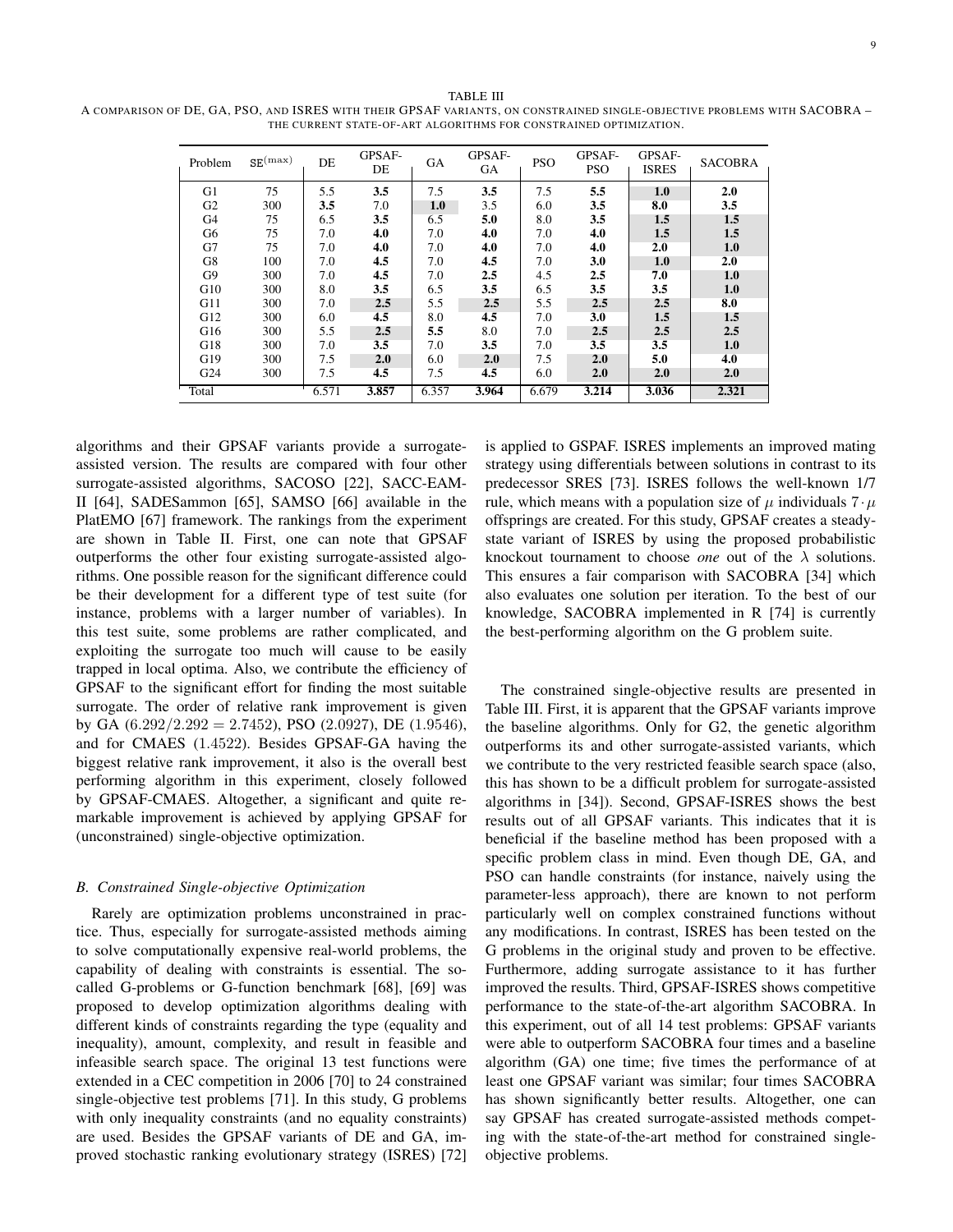TABLE IV A COMPARISON OF NSGA-II, SMS-EMOA, AND SPEA2 WITH THEIR GPSAF VARIANTS WITH FOUR SURROGATE-ASSISTED ALGORITHMS ON BI-OBJECTIVE OPTIMIZATION PROBLEMS.

| Problem          | NSGA-II | GPSAF-<br>NSGA-II | <b>SMS-EMOA</b> | GPSAF-<br><b>SMS-EMOA</b> | SPEA2 | GPSAF-<br>SPEA2 | AB-SAEA | <b>K-RVEA</b> | ParEGO | <b>CSEA</b> |
|------------------|---------|-------------------|-----------------|---------------------------|-------|-----------------|---------|---------------|--------|-------------|
| ZDT1             | 9.0     | 2.5               | 9.0             | 2.5                       | 9.0   | 2.5             | 6.0     | 5.0           | 2.5    | 7.0         |
| ZDT <sub>2</sub> | 9.0     | 1.5               | 9.0             | 6.0                       | 9.0   | 5.0             | 3.0     | 4.0           | 1.5    | 7.0         |
| ZDT3             | 9.0     | 4.5               | 9.0             | 4.5                       | 9.0   | 4.5             | 4.5     | 1.0           | 2.0    | 7.0         |
| ZDT4             | 6.5     | 2.0               | 6.5             | 2.0                       | 6.5   | 2.0             | 9.0     | 6.5           | 10.0   | 4.0         |
| ZDT <sub>6</sub> | 7.5     | 3.0               | 9.5             | 6.0                       | 9.5   | 3.0             | 5.0     | 3.0           | 1.0    | 7.5         |
| WFG1             | 9.0     | 6.0               | 9.0             | 6.0                       | 9.0   | 6.0             | 4.0     | 2.0           | 2.0    | 2.0         |
| WFG <sub>2</sub> | 7.0     | 1.5               | 8.0             | 9.0                       | 4.5   | 4.5             | 4.5     | 1.5           | 10.0   | 4.5         |
| WFG3             | 8.0     | 3.5               | 10.0            | 3.5                       | 8.0   | 1.5             | 5.5     | 1.5           | 5.5    | 8.0         |
| WFG4             | 6.5     | 1.5               | 9.0             | 5.0                       | 6.5   | 1.5             | 3.5     | 3.5           | 9.0    | 9.0         |
| WFG5             | 8.0     | 2.5               | 8.0             | 4.0                       | 10.0  | 5.0             | 6.0     | 2.5           | 1.0    | 8.0         |
| WFG6             | 9.0     | 2.0               | 10.0            | 6.5                       | 4.5   | 2.0             | 2.0     | 4.5           | 6.5    | 8.0         |
| WFG7             | 5.5     | 4.0               | 8.5             | 2.0                       | 8.5   | 2.0             | 5.5     | 7.0           | 2.0    | 10.0        |
| WFG8             | 7.5     | 2.5               | 10.0            | 5.0                       | 9.0   | 2.5             | 2.5     | 6.0           | 2.5    | 7.5         |
| WFG9             | 7.5     | 3.0               | 7.5             | 3.0                       | 6.0   | 3.0             | 3.0     | 10.0          | 9.0    | 3.0         |
| Total            | 7.786   | 2.857             | 8.786           | 4.643                     | 7.786 | 3.214           | 4.571   | 4.143         | 4.607  | 6.607       |

TABLE V A COMPARISON OF NSGA-III, SMS-EMOA, AND SPEA2 WITH THEIR GPSAF VARIANTS WITH FOUR SURROGATE-ASSISTED ALGORITHMS ON THREE-OBJECTIVE OPTIMIZATION PROBLEMS.

| Problem | NSGA-III | GPSAF-<br>NSGA-III | <b>SMS-EMOA</b> | GPSAF-<br><b>SMS-EMOA</b> | SPEA2 | GPSAF-<br>SPEA2 | AB-SAEA | <b>K-RVEA</b> | ParEGO | <b>CSEA</b> |
|---------|----------|--------------------|-----------------|---------------------------|-------|-----------------|---------|---------------|--------|-------------|
| DTLZ1   | 1.5      | 3.5                | $1.5\,$         | 6.5                       | 5.0   | 8.0             | 10.0    | 9.0           | 6.5    | 3.5         |
| DTLZ2   | 8.5      | 2.0                | 8.5             | 2.0                       | 8.5   | 2.0             | 6.0     | 4.0           | 5.0    | 8.5         |
| DTLZ3   | 2.0      | 5.5                | 2.0             | 2.0                       | 5.5   | 8.0             | 10.0    | 9.0           | 5.5    | 5.5         |
| DTLZ4   | 6.5      | 6.5                | 9.0             | 6.5                       | 6.5   | 3.5             | 2.0     | 1.0           | 10.0   | 3.5         |
| DTLZ5   | 6.0      | 3.0                | 9.0             | 1.0                       | 9.0   | 2.0             | 6.0     | 6.0           | 4.0    | 9.0         |
| DTLZ6   | 7.5      | 5.5                | 7.5             | 3.5                       | 9.0   | 5.5             | 1.5     | 1.5           | 10.0   | 3.5         |
| DTLZ7   | 8.0      | 3.5                | 8.0             | 3.5                       | 8.0   | 3.5             | 3.5     | 1.0           | 10.0   | 6.0         |
| Total   | 5.714    | 4.214              | 6.5             | 3.571                     | 7.357 | 4.643           | 5.571   | 4.5           | 7.286  | 5.643       |

# *C. (Unconstrained) Multi-objective Optimization*

Many applications have not one but multiple conflicting objectives to optimize. For this reason, this experiment focuses specifically on multi-objective optimization problems. As a test suite, we choose ZDT [75], a well-known test suite proposed when multi-objective optimization has gained popularity. Throughout this experiment, we set the number of variables to 10, except for the high multi-modal problem, ZDT4, where the number of variables is limited to 5. The WFG [76] test suit provides even more flexibility by being scalable with respect to the number of objectives. Here, we simply set the objective number to be two to create another bi-objective test suite. Moreover, the number of variables has been set to 10 where four of them are positional. The baseline algorithms NSGA-II [77], SMS-EMOA [78], and SPEA2 [79] are used as baseline algorithms. The results are compared with four other surrogate-assisted algorithms: AB-SAEA [80], KRVEA [27], ParEGO [14], CSEA [29] available in PlatEMO [67].

The results on the two multi-objective test suites are shown in Table IV. First, one can note that all surrogate-assisted algorithms outperform the ones without. This indicates that surrogate assistance effectively improves the convergence behavior. Second, GPSAF-NSGA-II performs the best with a rank of 2.893 and shows the best performance, followed

by GPSAF-SPEA2, GPSAF-SMS-EMOA, and KRVEA. It is worth noting that ParEGO is penalized by being terminated for ZDT4 and WFG2, where the surrogate model was not able to be built.

To show the behavior of three-objective optimization problems, we have replaced NSGA-II with NSGA-III and run all algorithms on the DTLZ problems suite [81] test suite. The results are shown in Table V. Whereas for most problems, the GPSAF variants outperform the baseline algorithms, for DTLZ1 and DTLZ3, this is not the case. Both problems consist of multi-modal convergence functions, which causes a large amount of surrogate error. Thus, surrogate-assisted algorithms (including the four GPSAF is compared to) are misguided. This seems to be a vital observation deserving to be investigated in more detail into the future. Nevertheless, GPSAF improves the performance of baseline algorithms for the other problems. GPSAF-SMS-EMOA shows overall the best results in this experiment with an average rank of 2.786 followed by GPSAF-NSGA-III.

#### *D. Constrained Multi-objective Optimization*

Lastly, we shall compare GPSAF on constrained multiobjective optimization problems which often occur in realworld optimization. The challenge of dealing with multiple objectives and constraints in combination with computationally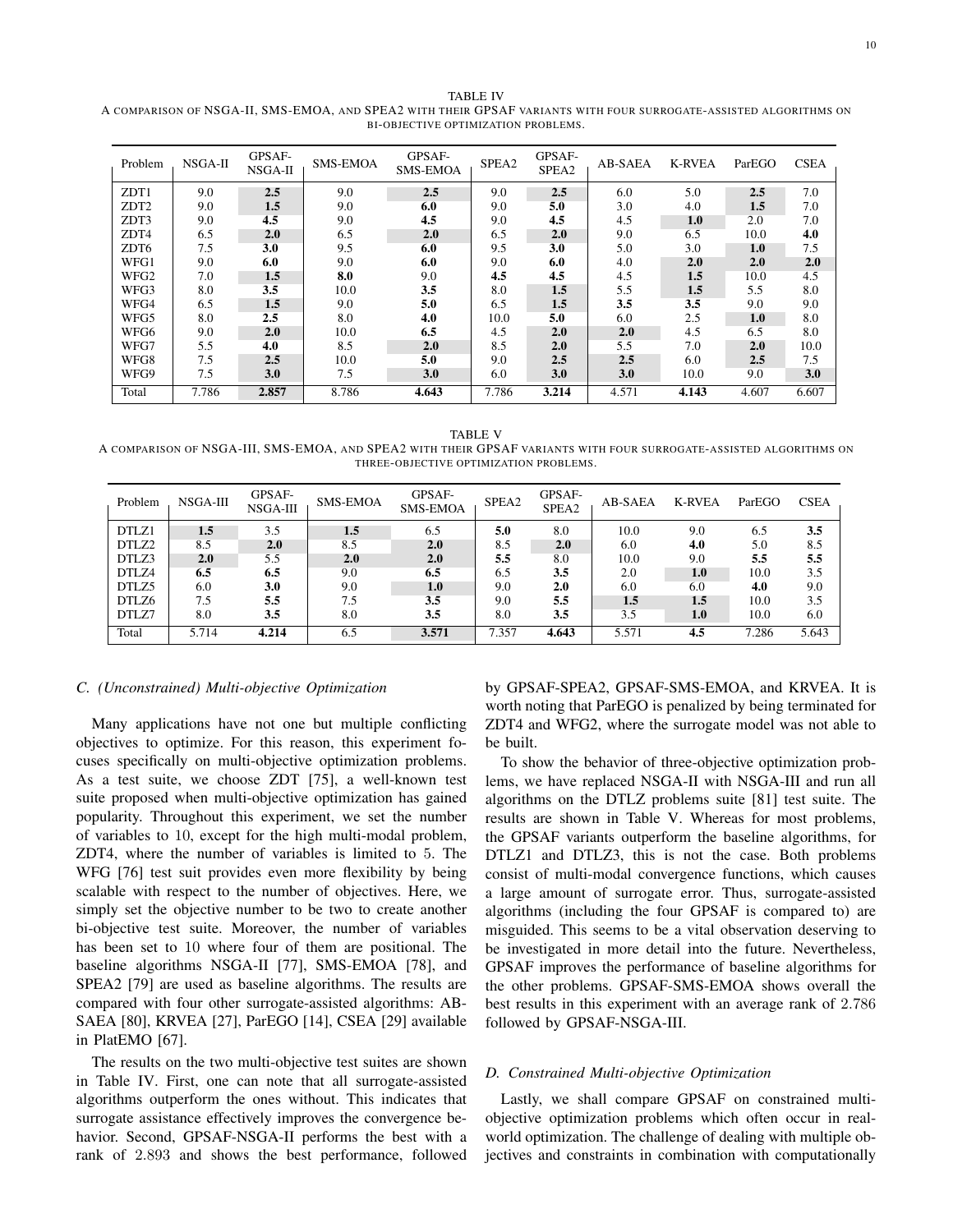| Problem                                        | $SE^{(\max)}$ | NSGA-II | GPSAF-<br>NSGA-II | <b>SMS-EMOA</b> | GPSAF-<br><b>SMS-EMOA</b> | SPEA <sub>2</sub> | GPSAF-<br>SPEA2 | <b>HSMEA</b> |
|------------------------------------------------|---------------|---------|-------------------|-----------------|---------------------------|-------------------|-----------------|--------------|
| C1-DTLZ1                                       | 300           | 4.0     | 4.0               | 4.0             | 4.0                       | 4.0               | 4.0             | 4.0          |
| C <sub>2</sub> -D <sub>TL</sub> Z <sub>2</sub> | 300           | 4.5     | 4.5               | 4.5             | 4.5                       | 4.5               | 4.5             | 1.0          |
| C3-DTLZ4                                       | 300           | 5.0     | 1.5               | 5.0             | 5.0                       | 5.0               | 5.0             | 1.5          |
| <b>BNH</b>                                     | 100           | 5.5     | 2.5               | 7.0             | 4.0                       | 5.5               | 2.5             | 1.0          |
| <b>SRN</b>                                     | 100           | 6.0     | 3.0               | 6.0             | 3.0                       | 6.0               | 3.0             | 1.0          |
| <b>TNK</b>                                     | 100           | 6.0     | 2.0               | 6.0             | 2.0                       | 6.0               | 2.0             | 4.0          |
| <b>OSY</b>                                     | 300           | 5.0     | 1.5               | 5.0             | 3.0                       | 5.0               | 1.5             | 7.0          |
| Total                                          |               | 5.143   | 2.714             | 5.357           | 3.643                     | 5.143             | 3.214           | 2.786        |

CONSTRAINED MULTI-OBJECTIVE OPTIMIZATION PROBLEMS.

expensive solution evaluations truly mimics the complexity of industrial optimization problems. We have compared our results with HSMEA [28] a recently proposed algorithm for constraint multi-objective optimization. With consultation of the authors, some minor modifications of the publicly available source code had to be made for dealing with computationally expensive constraints – as this is an assumption made in this study. The results on CDTLZ [82], BNH [83], SRN [84], TNK [85], and OSY [86] are shown in Table VI. Again, one can observe that the GPSAF variants consistently improve the performance of the baseline optimization methods. The only exception is C1-DTLZ1, where all methods could find no feasible solution, and thus, an equal rank is assigned. We contribute this to the complexity of the test problems given by the constraint violation and the multi-modality of the objective functions. For OSY, TNK, the GPSAF variants show a significantly better performance than HSMEA; for C3- DTLZ4, the performance is similar; and for C2-DTLZ2, BNH, and TNK, it performs better. Altogether, GPSAF-NSGA-II can obtain a better rank than HSMEA, but it shall be fair to say that for three out of the seven constrained multi-objective optimization problems, HSMEA is the winner. Nevertheless, GPSAF improved the performance of baseline algorithms and showed competitive results to another surrogate-assisted optimization method.

#### V. CONCLUDING REMARKS

This article has proposed a generalized probabilistic surrogate-assisted framework applicable to any type of population-based algorithm. GSPAF incorporates two different phases to provide surrogate assistance, one considering using the current state of the baseline algorithm and the other looking at multiple iterations into the future. In contrast to other existing surrogate-assisted algorithms, the surrogate search is not reduced to the final solutions on the surrogate, but the whole search pattern is utilized. Solutions are selected using a probabilistic tournament that considers surrogate prediction errors for objectives and constraints from the search pattern. GPSAF has been applied to multiple well-known population-based algorithms proposed for unconstrained and constrained single and multi-objective optimization. We have provided comprehensive results on test problem suites indicating that GPSAF competes and outperforms existing surrogateassisted methods. The combination of GPSAF creating wellperforming surrogate-assisted algorithms with its *simplicity* and *broad* applicability is very promising.

The encouraging results provide scope for further exploring generalized surrogate-assisted algorithms. One main challenge of a generalized approach is the recommendation of hyperparameter configurations ( $\alpha$ ,  $\beta$ ,  $\rho$ , or  $\gamma$ ). The parameters have been set through empirical experiments; however, through the broad applicability, different mechanisms of baseline algorithms on very different optimization problems make it difficult to draw generally valid conclusions. A more systemic and possibly resource-intensive study shall provide an idea of how different hyper-parameter settings impact the performance of different algorithms. In addition, experiments investigating the sensitivity shall be especially of interest.

The focus of this study was to explore different types of problems with multiple objectives and constraints. Thus the number of variables was kept relatively small as this is often the case for computationally expensive problems. Thus, even though the search space dimensions do not directly impact the idea proposed in this article, it shall be part of a future study of how surrogate assistance performs for large-scale problems. Moreover, the number of solution evaluations per run has been set to 300, which allows using all solutions exhaustively for modeling without a large modeling overhead. However, more solution evaluations might be feasible for mediocre expensive optimization problems.

Nevertheless, this extensive explorative study on the use of surrogates in single and multi-objective optimization with and without constraints has indicated a viable new direction in congruence with existing emerging studies for a generic optimization methodology.

#### **REFERENCES**

- [1] P. C. Roy, A. Guber, M. Abouali, A. P. Nejadhashemi, K. Deb, and A. J. M. Smucker, "Simulation Optimization of Water Usage and Crop Yield Using Precision Irrigation," in *Evolutionary Multi-Criterion Optimization*, K. Deb, E. Goodman, C. A. Coello Coello, K. Klamroth, K. Miettinen, S. Mostaghim, and P. Reed, Eds. Cham: Springer International Publishing, 2019, pp. 695–706.
- [2] H. Yin, H. Fang, G. Wen, Q. Wang, and Y. Xiao, "An adaptive RBFbased multi-objective optimization method for crashworthiness design of functionally graded multi-cell tube," *Structural and Multidisciplinary Optimization*, vol. 53, no. 1, pp. 129–144, 2016.
- [3] S. Lucidi, M. Maurici, L. Paulon, F. Rinaldi, and M. Roma, "A simulation-based multiobjective optimization approach for health care service management," *IEEE Transactions on Automation Science and Engineering*, vol. 13, no. 4, pp. 1480–1491, 2016.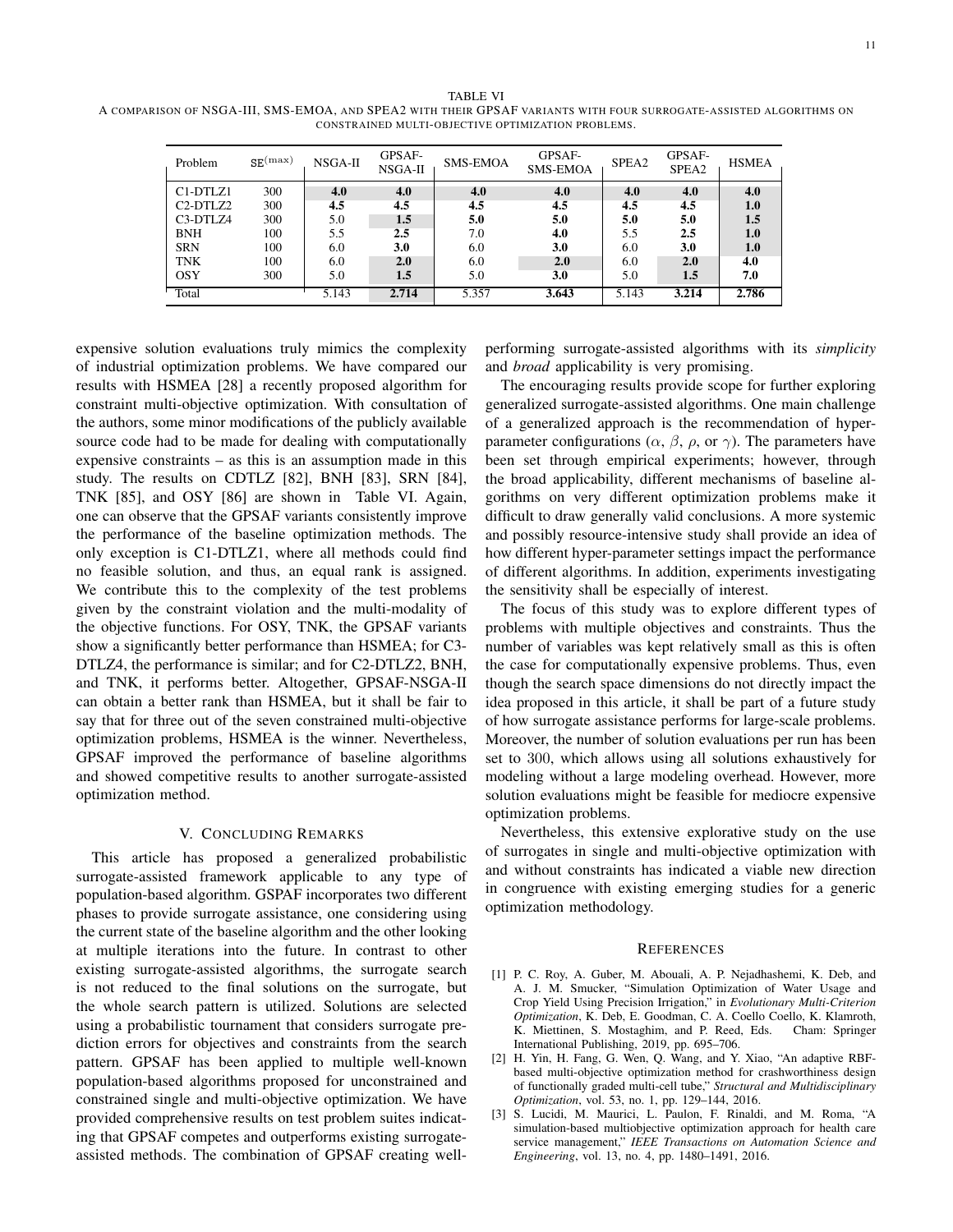- [4] Z. Lu, I. Whalen, V. Boddeti, Y. Dhebar, K. Deb, E. Goodman, and W. Banzhaf, "NSGA-Net: Neural architecture search using multi-objective genetic algorithm," in *Proceedings of the genetic and evolutionary computation conference*, ser. GECCO '19. New York, NY, USA: Association for Computing Machinery, 2019, pp. 419–427. [Online]. Available: https://doi.org/10.1145/3321707.3321729
- [5] J. D. Anderson and J. Wendt, *Computational fluid dynamics*. Springer, 1995, vol. 206.
- [6] B. Szabó and I. Babuška, *Finite element analysis*. John Wiley & Sons, 1991.
- [7] W. Luo, R. Yi, B. Yang, and P. Xu, "Surrogate-assisted evolutionary framework for data-driven dynamic optimization," *IEEE Transactions on Emerging Topics in Computational Intelligence*, vol. 3, no. 2, pp. 137–150, 2019.
- [8] H. Wang and Y. Jin, "A random forest-assisted evolutionary algorithm for data-driven constrained multiobjective combinatorial optimization of trauma systems," *IEEE Transactions on Cybernetics*, vol. 50, no. 2, pp. 536–549, 2020.
- [9] S. Olafsson and J. Kim, "Simulation optimization," in *Proceedings of the winter simulation conference*, vol. 1, 2002, pp. 79–84.
- [10] Y. Jin, "Surrogate-assisted evolutionary computation: Recent advances and future challenges," *Swarm and Evolutionary Computation*, vol. 1, no. 2, pp. 61 – 70, 2011. [Online]. Available: http://www.sciencedirect.com/science/article/pii/S2210650211000198
- [11] D. R. Jones, M. Schonlau, and W. J. Welch, "Efficient global optimization of expensive black-box functions," *J. of Global Optimization*, 1998.
- [12] D. G. Krige, "A statistical approach to some basic mine valuation problems on the Witwatersrand, by D.G. Krige, published in the Journal, December 1951 : introduction by the author," 1951.
- [13] R. T. Haftka, D. Villanueva, and A. Chaudhuri, "Parallel surrogateassisted global optimization with expensive functions –a survey," *Structural and Multidisciplinary Optimization*, vol. 54, no. 1, pp. 3–13, 2016. [Online]. Available: https://doi.org/10.1007/s00158-016-1432-3
- [14] J. Knowles, "ParEGO: a hybrid algorithm with on-line landscape approximation for expensive multiobjective optimization problems," IEEE Transactions on Evolutionary Computation, problems," *IEEE Transactions on Evolutionary Computation*, vol. 10, no. 1, pp. 50–66, 2006. [Online]. Available: https://doi.org/10.1109/TEVC.2005.851274
- [15] Yaochu Jin, M. Olhofer, and B. Sendhoff, "A framework for evolutionary optimization with approximate fitness functions," *IEEE Transactions on Evolutionary Computation*, vol. 6, no. 5, pp. 481–494, 2002.
- [16] D. E. Goldberg, *Genetic algorithms in search, optimization and machine learning*, 1st ed. USA: Addison-Wesley Longman Publishing Co., Inc., 1989.
- [17] R. Storn, "On the usage of differential evolution for function optimization," in *Proceedings of north american fuzzy information processing*, 1996, pp. 519–523.
- [18] J. Kennedy and R. Eberhart, "Particle swarm optimization," in *Proceedings of ICNN'95 - international conference on neural networks*, vol. 4, 1995, pp. 1942–1948 vol.4.
- [19] M. Emmerich, A. Giotis, M. Özdemir, T. Bäck, and K. Giannakoglou, "Metamodel—Assisted evolution strategies," in *Parallel problem solving from nature - PPSN VII*, J. J. M. Guervós, P. Adamidis, H.-G. Beyer, H.-P. Schwefel, and J.-L. Fernández-Villacañas, Eds. Berlin, Heidelberg: Springer Berlin Heidelberg, 2002, pp. 361–370, tex.ids= 2002-emmerich-metamodel-assisted.
- [20] X. Lu, K. Tang, and X. Yao, "Classification-assisted Differential Evolution for computationally expensive problems," in *2011 IEEE congress of evolutionary computation (CEC)*, 2011, pp. 1986–1993.
- [21] Y. Wang, D. Yin, S. Yang, and G. Sun, "Global and local surrogateassisted differential evolution for expensive constrained optimization problems with inequality constraints," *IEEE Transactions on Cybernetics*, vol. 49, no. 5, pp. 1642–1656, 2019.
- [22] C. Sun, Y. Jin, R. Cheng, J. Ding, and J. Zeng, "Surrogate-assisted cooperative swarm optimization of high-dimensional expensive problems," *IEEE Transactions on Evolutionary Computation*, vol. 21, no. 4, pp. 644–660, 2017, tex.ids= 2017-sun-coop-swarm.
- [23] J. Stork, M. Friese, M. Zaefferer, T. Bartz-Beielstein, A. Fischbach, B. Breiderhoff, B. Naujoks, and T. Tušar, "Open issues in surrogateassisted optimization," in *High-performance simulation-based optimization*, T. Bartz-Beielstein, B. Filipič, P. Korošec, and E.-G. Talbi, Eds. Cham: Springer International Publishing, 2020, pp. 225–244.
- [24] D. Lim, Y. Jin, Y. Ong, and B. Sendhoff, "Generalizing surrogateassisted evolutionary computation," *IEEE Transactions on Evolutionary Computation*, vol. 14, no. 3, pp. 329–355, 2010.
- [25] X. Cai, L. Gao, and X. Li, "Efficient generalized surrogate-assisted evolutionary algorithm for high-dimensional expensive problems," *IEEE*

*Transactions on Evolutionary Computation*, vol. 24, no. 2, pp. 365–379, 2020.

- [26] Q. Zhang, W. Liu, E. Tsang, and B. Virginas, "Expensive multiobjective optimization by MOEA/D with gaussian process model," *IEEE Transactions on Evolutionary Computation*, vol. 14, no. 3, pp. 456–474, 2010. [Online]. Available: https://doi.org/10.1109/TEVC.2009.2033671
- [27] T. Chugh, Y. Jin, K. Miettinen, J. Hakanen, and K. Sindhya, *K-rvea: A kriging-assisted evolutionary algorithm for many-objective optimization*, Mar. 2016.
- [28] A. Habib, H. K. Singh, T. Chugh, T. Ray, and K. Miettinen, "A multiple surrogate assisted decomposition-based evolutionary algorithm for expensive Multi/Many-Objective optimization," *IEEE Transactions on Evolutionary Computation*, vol. 23, no. 6, pp. 1000–1014, 2019. [Online]. Available: https://doi.org/10.1109/TEVC.2019.2899030
- [29] L. Pan, C. He, Y. Tian, H. Wang, X. Zhang, and Y. Jin, "A classificationbased surrogate-assisted evolutionary algorithm for expensive manyobjective optimization," *IEEE Transactions on Evolutionary Computation*, vol. 23, no. 1, pp. 74–88, 2019.
- [30] Z. Lv, L. Wang, Z. Han, J. Zhao, and W. Wang, "Surrogate-assisted particle swarm optimization algorithm with Pareto active learning for expensive multi-objective optimization," *IEEE/CAA Journal of Automatica Sinica*, vol. 6, no. 3, pp. 838–849, 2019, tex.ids= 2019-lv-pal-pso.
- [31] H. Wang, Y. Jin, and J. Doherty, "Committee-based active learning for surrogate-assisted particle swarm optimization of expensive problems," *IEEE Transactions on Cybernetics*, vol. 47, no. 9, pp. 2664–2677, 2017.
- [32] W. Ponweiser, T. Wagner, D. Biermann, and M. Vincze, "Multiobjective optimization on a limited budget of evaluations using model-assisted \$\mathcal{S}\$-Metric selection," in *Parallel problem solving from nature –PPSN x*, G. Rudolph, T. Jansen, N. Beume, S. Lucas, and C. Poloni, Eds. Berlin, Heidelberg: Springer Berlin Heidelberg, 2008, pp. 784–794.
- [33] Yew-Soon Ong, P. B. Nair, and K. Y. Lum, "Max-min surrogateassisted evolutionary algorithm for robust design," *IEEE Transactions on Evolutionary Computation*, vol. 10, no. 4, pp. 392–404, 2006.
- [34] S. Bagheri, W. Konen, M. Emmerich, and T. Bäck, "Self-adjusting parameter control for surrogate-assisted constrained optimization under limited budgets," *Applied Soft Computing*, vol. 61, pp. 377 – 393, 2017.
- [35] M. M. Islam, H. K. Singh, and T. Ray, "A surrogate assisted approach for single-objective bilevel optimization," *IEEE Transactions on Evolutionary Computation*, vol. 21, no. 5, pp. 681–696, 2017.
- [36] J. Müller, "MISO: mixed-integer surrogate optimization framework," *Optimization and Engineering*, vol. 17, no. 1, pp. 177–203, Mar. 2016. [Online]. Available: https://doi.org/10.1007/s11081-015-9281-2
- [37] J. Müller and J. D. Woodbury, "GOSAC: global optimization with surrogate approximation of constraints," *Journal of Global Optimization*, vol. 69, no. 1, pp. 117–136, Sep. 2017. [Online]. Available: https://doi.org/10.1007/s10898-017-0496-y
- [38] G. Lei, T. Wang, Y. Guo, J. Zhu, and S. Wang, "System-level design optimization methods for electrical drive systems: Deterministic approach," *IEEE Transactions on Industrial Electronics*, vol. 61, no. 12, pp. 6591– 6602, 2014.
- [39] S. Stipetic, W. Miebach, and D. Zarko, "Optimization in design of electric machines: Methodology and workflow," in *2015 intl aegean conference on electrical machines power electronics (ACEMP), 2015 intl conference on optimization of electrical electronic equipment (OPTIM) 2015 intl symposium on advanced electromechanical motion systems (ELECTROMOTION)*, 2015, pp. 441–448.
- [40] M. Dorica and D. Giannacopoulos, "Response clustering for electromagnetic modeling and optimization," *IEEE Transactions on Magnetics*, vol. 42, no. 4, pp. 1127–1130, 2006.
- [41] D. R. Jones, "A taxonomy of global optimization methods based on response surfaces," *Journal of Global Optimization*, vol. 21, no. 4, pp. 345–383, 2001. [Online]. Available: https://doi.org/10.1023/A:1012771025575
- [42] F. Viana and R. Haftka, "Surrogate-based optimization with parallel simulations using the probability of improvement," in *13th AIAA/ISSMO multidisciplinary analysis optimization conference*, 2010.
- [43] P. Beaucaire, C. Beauthier, and C. Sainvitu, "Multi-point infill sampling strategies exploiting multiple surrogate models," in *GECCO '19: Proceedings of the genetic and evolutionary computation conference companion*. New York, NY, USA: ACM, 2019, pp. 1559–1567.
- [44] N. Berveglieri, B. Derbel, A. Liefooghe, H. Aguirre, Q. Zhang, and K. Tanaka, "Designing parallelism in surrogate-assisted multiobjective optimization based on decomposition," in *Proceedings of the 2020 genetic and evolutionary computation conference*, ser. GECCO '20. New York, NY, USA: Association for Computing Machinery, 2020, pp. 462–470. [Online]. Available: https://doi.org/10.1145/3377930.3390202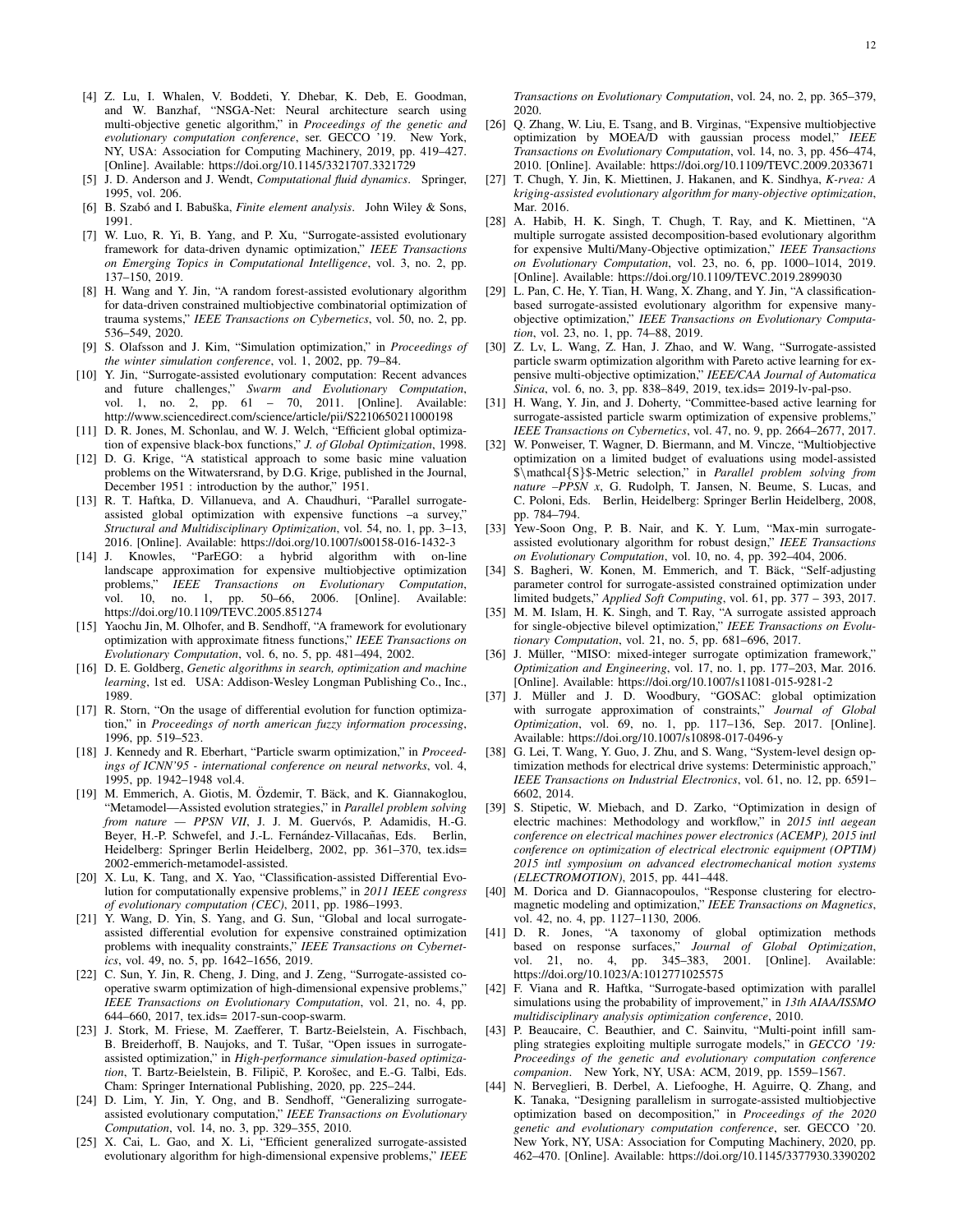- [45] S. Bagheri, W. Konen, R. Allmendinger, J. Branke, K. Deb, J. Fieldsend, D. Quagliarella, and K. Sindhya, "Constraint handling in efficient global optimization," in *Proceedings of the genetic and evolutionary computation conference*, ser. GECCO '17. New York, NY, USA: Association for Computing Machinery, 2017, pp. 673–680. [Online]. Available: https://doi.org/10.1145/3071178.3071278
- [46] Y. S. Ong, P. B. Nair, and A. J. Keane, "Evolutionary optimization of computationally expensive problems via surrogate modeling," *AIAA Journal*, vol. 41, no. 4, pp. 687–696, 2003. [Online]. Available: https://doi.org/10.2514/2.1999
- [47] A. Ratle, *Accelerating the convergence of evolutionary algorithms by fitness landscape approximation*, ser. International Conference on Parallel Problem Solving from Nature. Springer, 1998.
- [48] Z. Zhou, Y. S. Ong, P. B. Nair, A. J. Keane, and K. Y. Lum, "Combining global and local surrogate models to accelerate evolutionary optimization," *IEEE Transactions on Systems, Man, and Cybernetics, Part C (Applications and Reviews)*, vol. 37, no. 1, pp. 66–76, 2007.
- [49] N. Hansen, "A global surrogate assisted CMA-ES," in *Proceedings of the genetic and evolutionary computation conference*, ser. GECCO '19. New York, NY, USA: Association for Computing Machinery, 2019, pp. 664–672. [Online]. Available: https://doi.org/10.1145/3321707.3321842
- [50] N. Hansen and A. Ostermeier, "Completely derandomized selfadaptation in evolution strategies," *Evolutionary Computation*, vol. 9, no. 2, pp. 159–195, Jun. 2001. [Online]. Available: http://dx.doi.org/10.1162/106365601750190398
- [51] R. Cheng, Y. Jin, M. Olhofer, and B. Sendhoff, "A reference vector guided evolutionary algorithm for many-objective optimization," *IEEE Transactions on Evolutionary Computation*, vol. 20, no. 5, pp. 773–791, 2016.
- [52] Q. Zhang and H. Li, "A multi-objective evolutionary algorithm based on decomposition," *IEEE Transactions on Evolutionary Computation, Accepted*, vol. 2007, 2007.
- [53] B. L. Miller, B. L. Miller, D. E. Goldberg, and D. E. Goldberg, "Genetic Algorithms, Tournament Selection, and the Effects of Noise," *Complex Systems*, vol. 9, pp. 193–212, 1995.
- [54] J. Blank and K. Deb, "PSAF: A Probabilistic Surrogate-Assisted Framework for Single-Objective Optimization," in *GECCO '21: Proceedings of the genetic and evolutionary computation conference companion*. New York, NY, USA: ACM, 2021, place: New York, NY, USA. [Online]. Available: https://doi.org/10.1145/3449639.3459297
- [55] K. Deb, R. Hussein, P. C. Roy, and G. Toscano-Pulido, "A taxonomy for metamodeling frameworks for evolutionary multiobjective optimization," *IEEE Transactions on Evolutionary Computation*, vol. 23, no. 1, pp. 104–116, 2019.
- [56] R. L. Hardy, "Multiquadric equations of topography and other irregular surfaces," *Journal of Geophysical Research (1896-1977)*, vol. 76, no. 8, pp. 1905–1915, Mar. 1971. [Online]. Available: https://doi.org/10.1029/JB076i008p01905
- [57] M. G. Kendall, "A new measure of rank correlation," *Biometrika*, vol. 30, no. 1/2, pp. 81–93, 1938. [Online]. Available: http://www.jstor.org/stable/2332226
- [58] C. A. Coello Coello and M. Reyes Sierra, "A study of the parallelization of a coevolutionary multi-objective evolutionary algorithm," in *MICAI 2004: Advances in artificial intelligence*, R. Monroy, G. Arroyo-Figueroa, L. E. Sucar, and H. Sossa, Eds. Berlin, Heidelberg: Springer Berlin Heidelberg, 2004, pp. 688–697.
- [59] E. Zitzler, D. Brockhoff, and L. Thiele, "The Hypervolume Indicator Revisited: On the Design of Pareto-compliant Indicators via Weighted Integration," in *Proceedings of the 4th International Conference on Evolutionary Multi-criterion Optimization*, ser. EMO'07. Berlin, Heidelberg: Springer-Verlag, 2007, pp. 862–876. [Online]. Available: http://dl.acm.org/citation.cfm?id=1762545.1762618
- [60] J. Blank and K. Deb, "pymoo: Multi-objective Optimization in Python," *IEEE Access*, vol. 8, pp. 89 497–89 509, 2020.
- [61] S. Lophaven, H. B. Nielsen, and J. Søndergaard, "DACE a MATLAB kriging toolbox," 2002.
- [62] N. Hansen, A. Auger, R. Ros, O. Mersmann, T. Tušar, and D. Brockhoff, "COCO: A platform for comparing continuous optimizers in a black-box setting," *Optimization Methods and Software*, 2020.
- [63] R. Storn and K. Price, "Differential Evolution –A Simple and Efficient Heuristic for global Optimization over Continuous Spaces," *Journal of Global Optimization*, no. 4, pp. 341–359, Dec. 1997.
- [64] J. Blanchard, C. Beauthier, and T. Carletti, "A surrogate-assisted cooperative co-evolutionary algorithm using recursive differential grouping as decomposition strategy," in *2019 IEEE congress on evolutionary computation (CEC)*, 2019, pp. 689–696.
- [65] G. Chen, K. Zhang, X. Xue, L. Zhang, J. Yao, H. Sun, L. Fan, and Y. Yang, "Surrogate-assisted evolutionary algorithm with dimensionality reduction method for water flooding production optimization," *Journal of Petroleum Science and Engineering*, vol. 185, p. 106633, 2020. [Online]. Available: https://www.sciencedirect.com/science/article/pii/S092041051931054X
- [66] F. Li, X. Cai, L. Gao, and W. Shen, "A surrogate-assisted multiswarm optimization algorithm for high-dimensional computationally expensive problems," *IEEE Transactions on Cybernetics*, vol. 51, no. 3, pp. 1390– 1402, 2021.
- [67] Y. Tian, R. Cheng, X. Zhang, and Y. Jin, "PlatEMO: A MATLAB platform for evolutionary multi-objective optimization," *IEEE Computational Intelligence Magazine*, vol. 12, no. 4, pp. 73–87, 2017.
- [68] Z. Michalewicz and M. Schoenauer, "Evolutionary algorithms for constrained parameter optimization problems," *Evolutionary Computation*, vol. 4, no. 1, pp. 1–32, Mar. 1996. [Online]. Available: https://doi.org/10.1162/evco.1996.4.1.1
- [69] C. A. Floudas and P. M. Pardalos, "A collection of test problems for constrained global optimization algorithms," in *Lecture notes in computer science*, 1990.<br>[70] *IEEE international*
- international conference on evolutionary computa*tion, CEC 2006, part of WCCI 2006, vancouver, BC, canada, 16-21 july 2006*. IEEE, 2006. [Online]. Available: https://ieeexplore.ieee.org/xpl/conhome/11108/proceeding
- [71] J. Liang, T. Runarsson, E. Mezura-Montes, M. Clerc, P. Suganthan, C. Coello, and K. Deb, "Problem definitions and evaluation criteria for the CEC 2006 special session on constrained real-parameter optimization," *Nangyang Technological University, Singapore, Tech. Rep*, vol. 41, Jan. 2006.
- [72] T. Runarsson and X. Yao, "Search biases in constrained evolutionary optimization," *IEEE Transactions on Systems, Man, and Cybernetics, Part C (Applications and Reviews)*, vol. 35, no. 2, pp. 233–243, 2005.
- [73] -, "Stochastic ranking for constrained evolutionary optimization," *IEEE Transactions on Evolutionary Computation*, vol. 4, no. 3, pp. 284– 294, 2000.
- [74] R Core Team, "R: A language and environment for statistical computing," Vienna, Austria, manual, 2021, organization: R Foundation for Statistical Computing. [Online]. Available: https://www.Rproject.org/
- [75] E. Zitzler, K. Deb, and L. Thiele, "Comparison of multiobjective evolutionary algorithms: Empirical results," *Evolutionary Computation*, vol. 8, no. 2, pp. 173–195, 2000. [Online]. Available: https://doi.org/10.1162/106365600568202
- [76] S. Huband, L. Barone, L. While, and P. Hingston, "A Scalable Multiobjective Test Problem Toolkit," in *Evolutionary Multi-Criterion Optimization*, C. A. Coello Coello, A. Hernández Aguirre, and E. Zitzler, Eds. Berlin, Heidelberg: Springer Berlin Heidelberg, 2005, pp. 280– 295.
- [77] K. Deb, A. Pratap, S. Agarwal, and T. Meyarivan, "A fast and elitist multiobjective genetic algorithm: NSGA-II," *Trans. Evol. Comp*, vol. 6, no. 2, pp. 182–197, Apr. 2002. [Online]. Available: https://doi.org/10.1109/4235.996017
- [78] N. Beume, B. Naujoks, and M. Emmerich, "SMS-EMOA: Multiobjective selection based on dominated hypervolume," *European Journal of Operational Research*, vol. 181, no. 3, pp. 1653–1669, 2007. [Online]. Available: https://www.sciencedirect.com/science/article/pii/S0377221706005443
- [79] E. Zitzler, M. Laumanns, and L. Thiele, "SPEA2: Improving the strength pareto evolutionary algorithm," 2001.
- [80] X. Wang, Y. Jin, S. Schmitt, and M. Olhofer, "An adaptive Bayesian approach to surrogate-assisted evolutionary multi-objective optimization," *Information Sciences*, vol. 519, pp. 317–331, 2020. [Online]. Available: https://www.sciencedirect.com/science/article/pii/S0020025520300591
- [81] K. Deb, L. Thiele, M. Laumanns, and E. Zitzler, "Scalable test problems for evolutionary multiobjective optimization," in *Evolutionary multiobjective optimization: Theoretical advances and applications*, A. Abraham, L. Jain, and R. Goldberg, Eds. London: Springer London, 2005, pp. 105–145.
- [82] H. Jain and K. Deb, "An evolutionary many-objective optimization algorithm using reference-point based nondominated sorting approach, part II: Handling constraints and extending to an adaptive approach," *IEEE Transactions on Evolutionary Computation*, vol. 18, no. 4, pp. 602–622, Aug. 2014.
- [83] T. T. Binh and U. Korn, "MOBES: A multiobjective evolution strategy for constrained optimization problems," in *In Proceedings of the Third International Conference on Genetic Algorithms*, 1997, pp. 176–182.